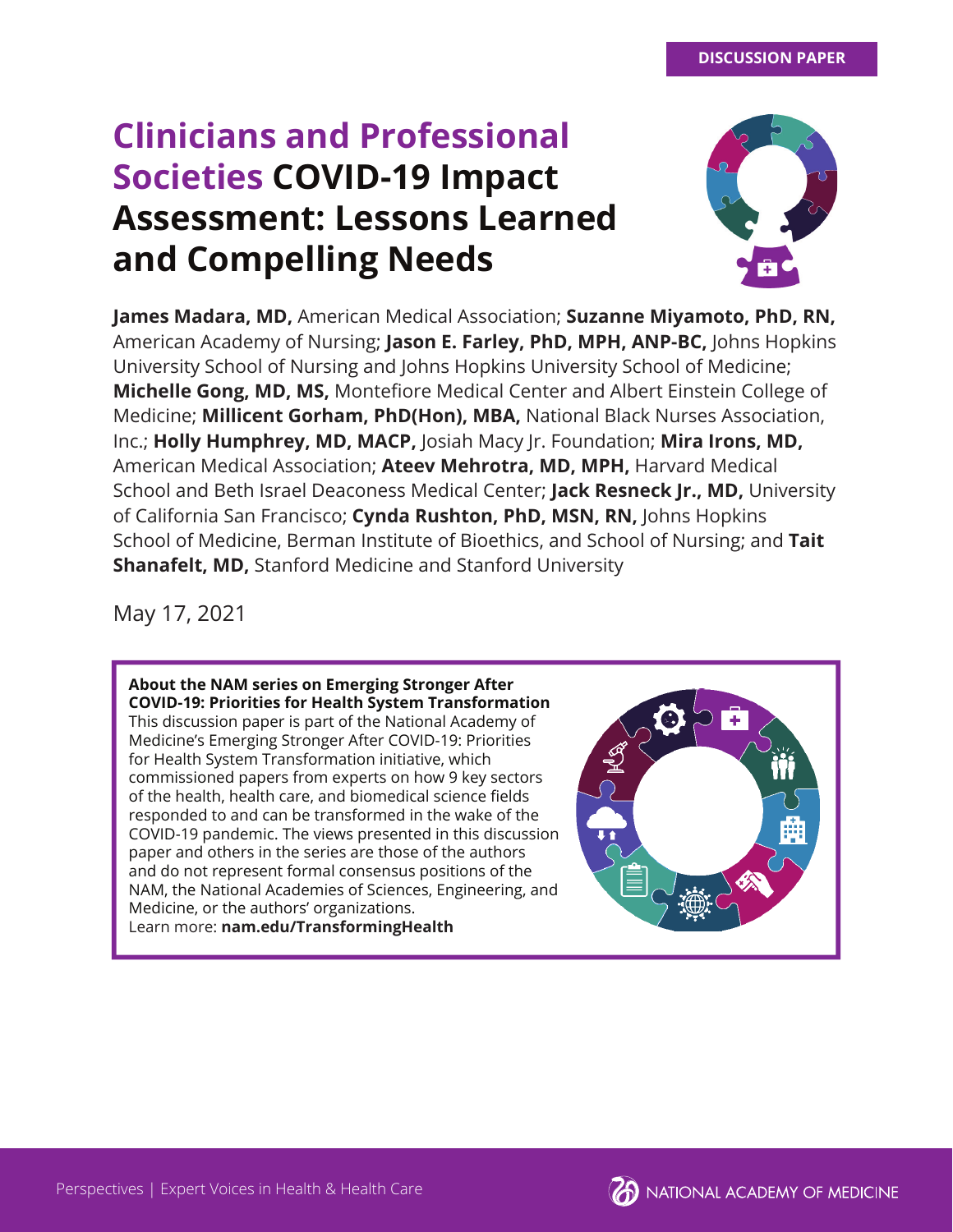## **Introduction**

Clinicians—who consist of physicians, nurses, pharmacists, and other allied health professionals involved in direct caregiving—are the foundation of the health care delivery system. While more than 17 million individuals in the American health system are employed in a clinical capacity and are critical members of care delivery teams nationwide, this paper will primarily focus on the experience of nurses (over 4 million) and physicians (1 million), who represent two of the largest professional groups in the health care workforce, prior to and during the COVID-19 pandemic [1,2].

Today, the professional responsibilities of clinicians encompass both the traditional domains of caregiving (e.g., diagnosis, treatment, symptom management) and an appropriately increased focus on supporting the unique social needs of their patients (e.g., addressing the social determinants of health by inquiring about and connecting patients with resources to increase food security, stable housing, and reliable transportation, among others). Yet even as the clinical purview is expanding and the complexity of patient care is increasing due to the growing burden of chronic diseases, clinical capacity remains unevenly distributed across the country, with more than 80 million Americans residing in a "Health Professional Shortage Area" [3]. The professional demands on practicing clinicians have also been exacerbated by an ever-increasing bevy of administrative requirements which contribute to record rates of burnout and declining mental health and well-being among clinicians [4,5].

These workforce trends frame the backdrop for many of the challenges facing clinicians during the CO-VID-19 pandemic. Physicians, nurses, and other allied health professionals represent the frontlines of the health care system, and have worked tirelessly to care for infected patients from the outset of the outbreak. Clinicians in COVID-19 epicenters had to rapidly develop best practices for treating patients infected with a novel pathogen, were frequently asked to care for patients with inadequate personal protective equipment (PPE), and in some cases were required to staff clinical settings that they had not worked or trained in for decades, or not at all. In tandem, public health measures to contain the outbreak disrupted non-COVID-19 care, requiring clinicians to quickly learn how to operate virtual platforms and adapt service delivery where possible to ensure the continuity of care.

Navigating this evolving workplace environment amidst a deadly, new, and infectious disease has tak-

en its toll on clinicians, who faced the same COVID-19 stressors as other Americans—juggling child care, caring for loved ones who had fallen ill—in addition to the added anxieties of a higher risk of exposure to infection, the psychological burden from prolonged separation from their families due to self-isolation requirements, and the emotional anguish arising from caring for high volumes of acutely ill patients. Persistent PPE shortages left clinicians exposed to the virus when caring for infected patients, with nurses and physicians accounting for 49% of the more than 3,600 health care worker deaths attributed to COVID-19 as of April 2021 [6,7]. The extreme stress also led many clinicians to report symptoms of anxiety, depression, and posttraumatic stress disorder (PTSD), with burnout—defined as "a syndrome characterized by a high degree of emotional exhaustion and depersonalization (i.e., cynicism), and a low sense of personal accomplishment at work"—carrying tragic consequences, including suicide [8,9].

The public and government have lauded the critical role of health care workers during the pandemic, with clinicians frequently referred to as "heroes" for their service during COVID-19. And while clinicians have been remarkably adaptive, innovative, and resilient during the pandemic, verbal salutes alone are insufficient to address the systemic workforce challenges exacerbated by COVID-19. Instead, tangible and longterm investments in training, operations, and financing are needed to shore up the clinical capacity needed to care for future generations. A special focus on mental health, particularly efforts to reduce burnout and promote workforce well-being, will be needed following the pandemic.

This discussion paper will examine the clinician experience to date during COVID-19, identifying the challenges and lessons from pandemic response activities to inform a series of priority actions for revitalizing the sector's capacity to address population health challenges, care for clinicians themselves, and respond to future public health emergencies.

#### **The Clinician Response to COVID-19**

Beyond the basic frontline COVID-19 diagnosis and treatment responsibilities in hospitals and office practices nationwide, clinicians have worked to rapidly gather and synthesize evidence to inform care for exposed and infected patients and adapt care processes for non-COVID-19 care. In addition to their primary responsibilities of providing patient care, clinicians also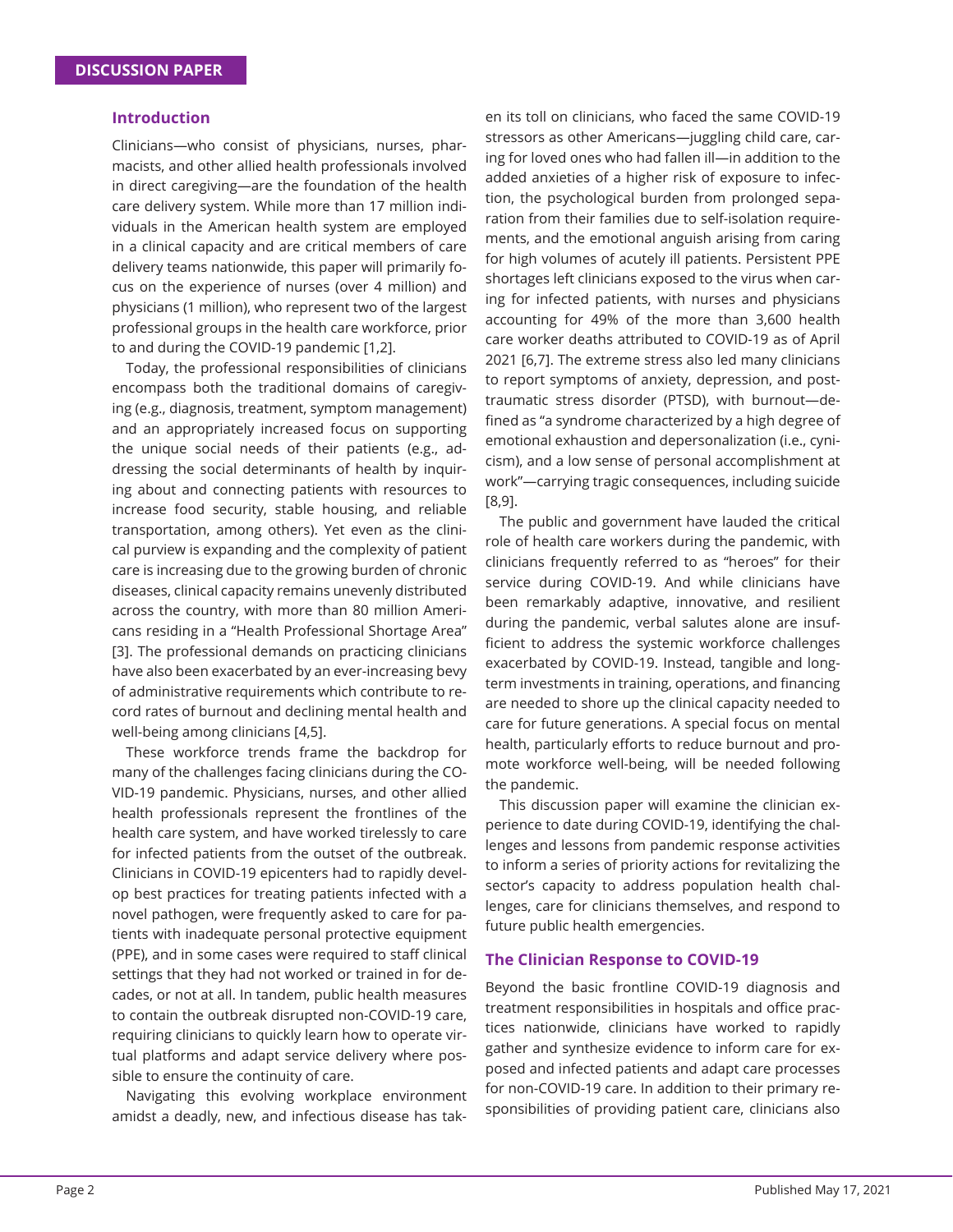| <b>Developing Clinical Guidelines</b>                                                                |                                          | <b>Adapting Delivery Systems</b>                                                                                   |
|------------------------------------------------------------------------------------------------------|------------------------------------------|--------------------------------------------------------------------------------------------------------------------|
| Protocol standardization for<br>COVID-19 care<br>Supporting clinical research<br>for COVID-19        |                                          | Bolstering COVID-19 capacity<br>Supporting continuity for non-<br>COVID-19 care                                    |
|                                                                                                      | <b>Clinician Response</b><br>to COVID-19 |                                                                                                                    |
| Transitioning to virtual learning<br>Navigating schedules for<br>graduation and entry to<br>practice |                                          | Combating the "infodemic" of<br>misinformation for COVID-19<br>Advocating for improvements<br>in pandemic response |
| <b>Adjusting Education &amp; Training</b>                                                            |                                          | <b>Advocacy &amp; Activism</b>                                                                                     |

# **FIGURE 1 |** The Clinician Response to COVID-19

engaged in other activities including modifying training programs and participating in public education and advocacy. Key elements of the clinician response include:

- 1. Developing and updating clinical guidelines for COVID-19;
- 2. Adapting delivery systems to support both CO-VID-19 and non-COVID-19 care;
- 3. Adjusting education and training programs to the circumstances of the pandemic; and
- 4. Leveraging advocacy and activism to inform the public and spotlight health system challenges (see *Figure 1*).

# **Developing Clinician Guidelines for COVID-19**

As a novel pathogen without a pre-defined evidence base, SARS-CoV-2 created an immediate challenge for health systems seeking to triage and treat the rapidly growing population of infected patients. However, it was challenging for clinicians to manage the sheer volume of new research—from the tens of thousands of preprints posted on servers such as medRxiv to peerreviewed publications in academic journals—particularly considering the significant variation in methodological rigor and evidence quality. Consequently, to balance the urgency for new evidence with the need to uphold standards for quality, health systems and professional societies played an important role in both

supporting COVID-19 studies and performing rapid and real-time syntheses of emerging evidence into guidelines to inform best practices for patient care.

# *Protocol Standardization*

At the beginning of the pandemic, government agencies such as the National Institutes of Health (NIH) and global clinical partnerships such as the Surviving Sepsis Campaign worked quickly to extrapolate evidence from other viral infections into evidence-based guidelines for the management of COVID-19 [10]. As new evidence emerged, professional societies within the U.S. worked to update guidelines and communicate the latest evidence to clinicians.

For example, the Infectious Diseases Society of America (IDSA) published initial treatment guidelines in April 2020, and has updated the document more than a dozen times since then to include the latest evidence from trials of potential therapeutic agents [11]. Likewise, rapid recommendations from the Surviving Sepsis Campaign—a collaboration between the Society of Critical Care Medicine and the European Society of Intensive Care Medicine—in March 2020 helped provide clarity about best practices for preventing infection transmission within health care facilities (e.g., the use of fitted respirators by health care workers, the use of negative pressure rooms for infected patients) [12]. Furthermore, the American Association of Critical Care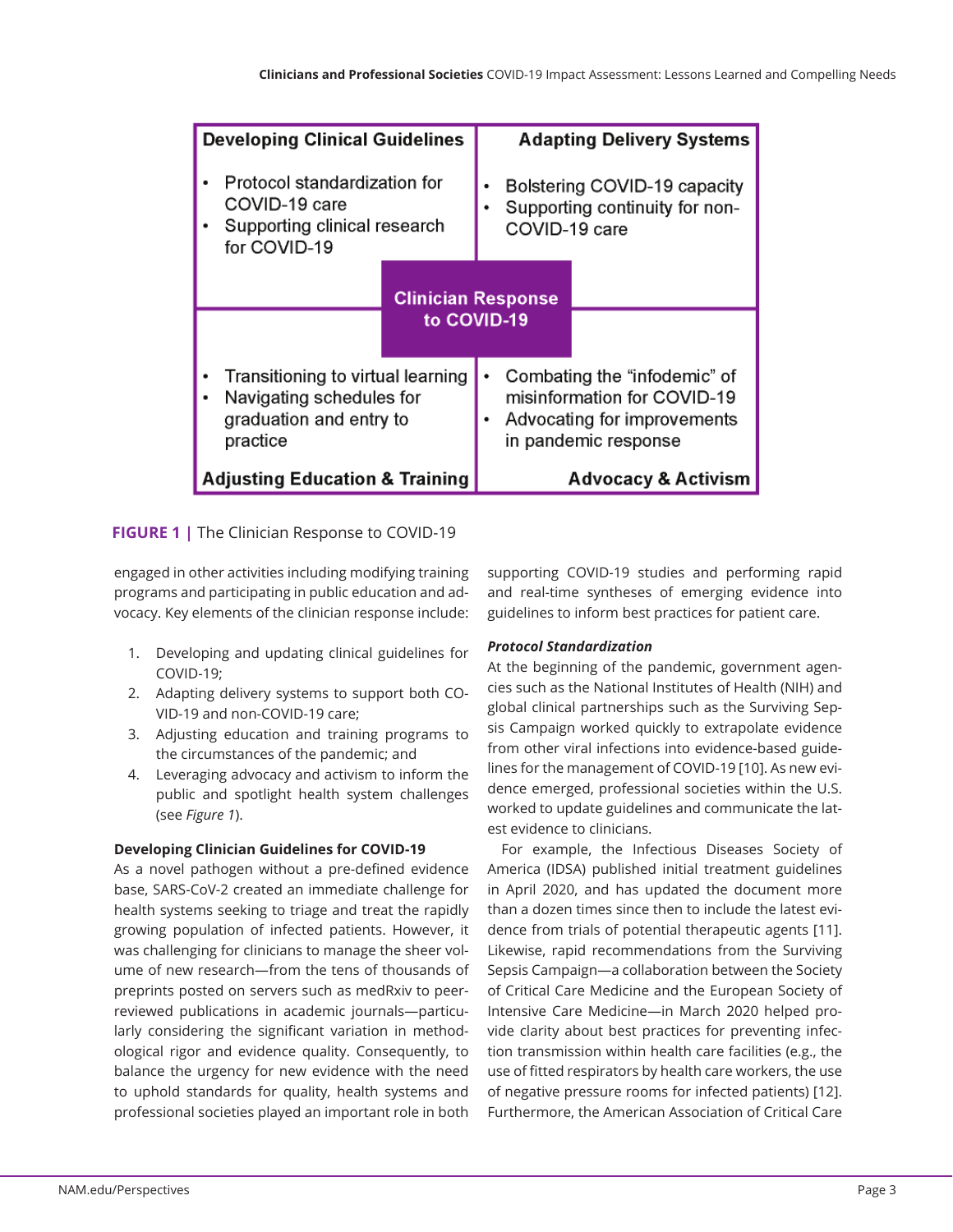Nurses developed a number of procedure manuals to support trainings for COVID-19 (e.g., for intubation, for oral care practices), and in October 2020 launched an official micro-credential for COVID-19 Pulmonary and Ventilator Care with online verification to standardize and disseminate best practices across the health professions workforce [13,14]. Initiatives such as these were critical for helping clinicians distinguish between the signal and noise in the growing literature on CO-VID-19, and ensure that patient care was informed by the latest standards.

## *Supporting Clinical Research*

Clinicians played a key role in supporting the generation of new evidence in how to treat and combat CO-VID-19, from authoring case reports to collaborating with researchers to support clinical trials for potential therapies and vaccines. However, clinician support for COVID-19 research encountered a variety of challenges.

First, frontline clinicians' desire to do anything possible for acutely ill patients at risk for rapid deterioration often came into conflict with researchers' efforts to design and complete randomized clinical trials for COVID-19 therapies [15]. Second, conflicting results from clinical trials, evolving regulatory guidance, and the politicization of science during the pandemic contributed to "panic prescribing," or the off-label use of medications such as hydroxychloroquine for both CO-VID-19 prophylaxis and treatment [16,17]. To provide guidance to frontline clinicians and help combat panic prescribing, the American Medical Association (AMA), American Pharmacists Association, and American Society of Health-System Pharmacists issued a joint statement on ordering, prescribing, or dispensing COVID-19 medications in April 2020 [18]. To help engage clinicians in COVID-19 research, the federal government developed programs such as the Clinical Trials Improvement activity in the Merit-based Incentive Payment System to encourage clinicians to report COVID-19 data to clinical trials or patient registries [19].

## **Adapting Delivery Systems**

With COVID-19 both increasing staffing demands at outbreak epicenters while disrupting care delivery for other diseases and elective procedures, health systems had to adapt care processes across all fronts to meet ongoing and emerging patient needs. Clinicians played a key role in supporting the adaptation of delivery systems, from flexible staffing for COVID-19 to the adoption of telehealth.

## *Bolstering COVID-19 Capacity*

The surge in COVID-19 patients requiring intensive care soon outpaced the critical care capacity of even large academic medical centers. Although many health systems took steps to repurpose bed space and hospital units—so-called "surge capacity"—to meet patient needs, a key challenge was the shortage of clinicians with expertise in critical care [20,21]. To fill gaps in care capacity, clinicians from service lines which had been halted by the pandemic were often redeployed and retrained when possible using specialized modules to support COVID-19 care [22]. For example, professional societies for medicine (e.g., the American Thoracic Society, the Society for Critical Care Medicine) and nursing (e.g., the American Association of Critical Care Nurses) partnered together to develop online videos and courses on basic critical care management designed for non-critical care audiences. Additionally, with regulators providing temporary flexibilities for licensing and scope of practice, many clinicians volunteered to serve in COVID-19 hotspots to alleviate staffing shortages [23]. However, even as clinicians responded to the numerous calls to action, health systems struggled to procure the necessary PPE, creating persistent challenges for staff safety.

## *Supporting Care Continuity for Non-COVID-19 Care*

The closure of many health care facilities and cancellation of in-person visits and elective procedures risked creating a second "hidden" pandemic through disruptions in chronic disease management [24]. With the Centers for Medicare & Medicaid Services (CMS) issuing temporary policies to support the expansion of telehealth and the Food and Drug Administration (FDA) providing regulatory flexibilities for the use of remote patient monitoring technologies, the locus of care delivery for non-COVID-19 services began shifting from traditional health care facilities to the home [25,26]. Clinicians and professional societies played an important role in supporting this transition, with providers and patients alike facing a rapid learning curve for telehealth.

While telehealth was an important stopgap, virtual care was not a perfect substitute. For example, early evidence comparing the use and content of virtual and in-person primary care visits found that telehealth visits were less likely to include assessments for chronic disease management (e.g., blood pressure measurement) [27]. Likewise, the transition to telehealth was more conducive for some specialties (e.g., behavioral health) as opposed to others (e.g., orthopedics) [28].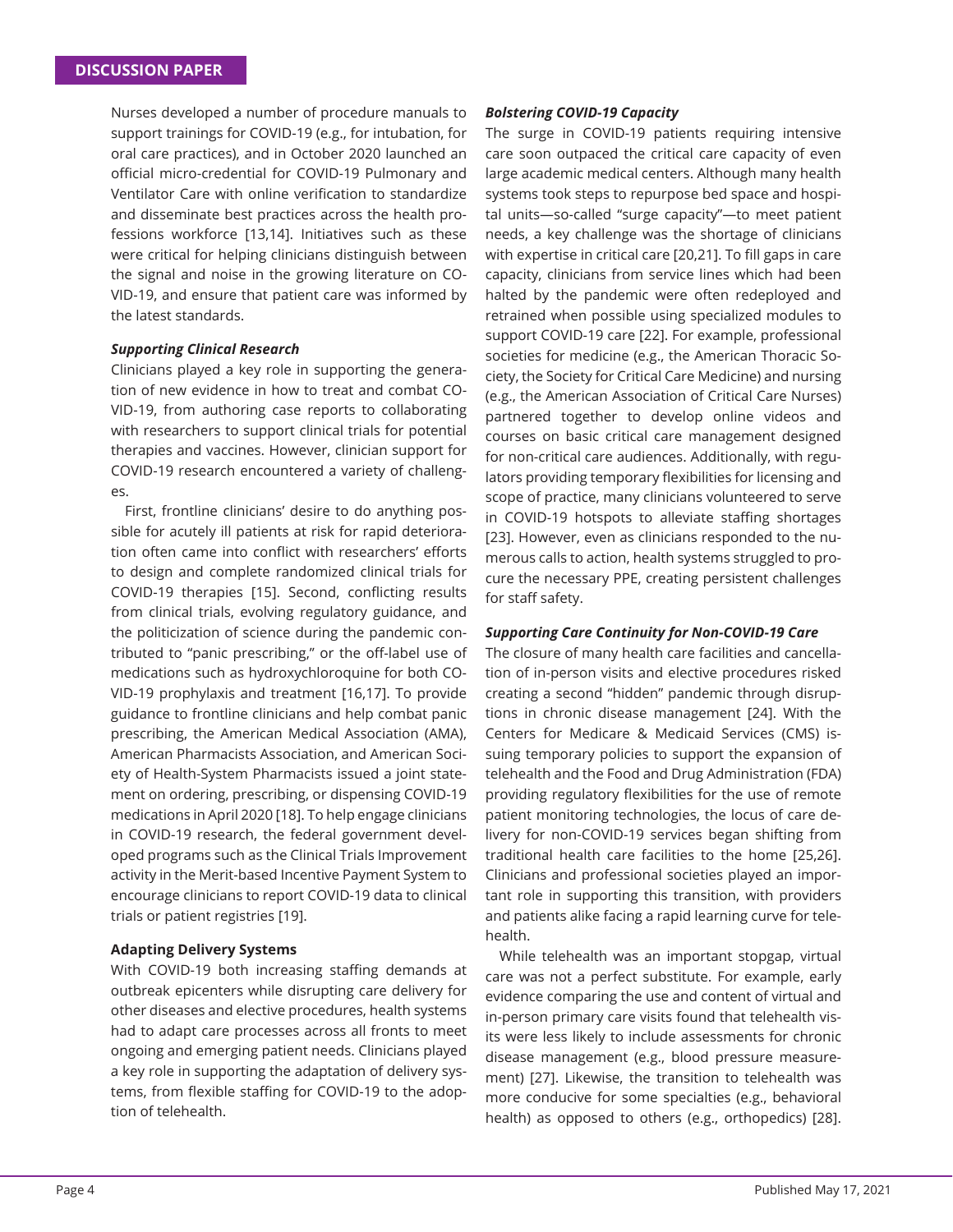Additionally, clinicians encountered technical and operational challenges during the transition to telehealth, from poor integration of telehealth into electronic health records (EHRs) to the "digital divide" affecting the potential ability of marginalized populations to use telehealth [29,30,31]. In addition to telehealth, clinicians—particularly those in community practice—also explored alternative avenues for patient outreach and engagement, ranging from pop-up clinics to house calls [32].

# **Adjusting Education and Training Programs**

Clinical education and training is embedded into the infrastructure of America's health system. Consequently, as major academic medical centers pivoted to shore up capacity for COVID-19, health professions schools took steps to adjust education and training programs, from the suspension of in-person learning to the deployment of new pedagogical tools to reduce the impact of training disruptions for the next generation of clinicians.

# *Transitioning to Virtual Learning*

In the spring of 2020, many institutions of higher education began transitioning to virtual learning following guidance from the Centers for Disease Control and Prevention (CDC) about recommended event cancellations and public health practices for slowing the transmission of COVID-19. In March 2020, national associations such as the Association of American Medical Colleges (AAMC) and the American Association of Colleges of Nursing (AACN) called on health professions schools to suspend or limit in-person clinical instruction by placing their clinical rotations on hold [33,34]. While each academic institution had to make independent decisions, the recommendations from AAMC and AACN were widely driven by the persistent shortages of PPE across the health system and the collective effort to "flatten the curve" by reducing the potential to spread COVID-19.

The rapid transition to remote learning required innovation at all levels of clinical pedagogy. For example, health professions schools needed to develop contingency plans for how to offer online simulationbased education, particularly for students scheduled to graduate during 2020. The Academic Service Learning opportunities offered by the American Red Cross for prelicensure nursing students or registered nurses working on their bachelor's or post-graduate degrees are an example of one avenue for student engagement during the pandemic [35]. In addition to retrofitting established clinical curricula to virtual platforms, faculty were also focused on remaining up to date with the current local, state, and national guidelines to help prepare students for the uncertain and dynamic clinical environment they would be entering as new graduates. Reinforcements in public health, emergency preparedness, ethical decision-making, resilience and well-being strategies, and education on proper use of PPE became even more essential to prepare new providers entering the field.

Health professions schools did encounter several challenges during the transition to virtual learning, ranging from the variability in faculty comfort with remote learning platforms to gaps in access and support systems for students. Additionally, although schools sought to continue many non-hospital clinical experiences and create non-clinical volunteering opportunities for students, some students expressed concerns that cancellations of clinical rotations would negatively affect their career progression [36]. To help navigate the uncertainties of the pandemic, national associations and professional societies played a key role in providing guidance to educators and students and developing plans for the resumption of clinical instruction.

## *Graduation and Entry into Practice*

Disruptions to in-person education created an atmosphere of confusion for clinical trainees during the early days of the pandemic, with health professions schools navigating the dual challenges of whether students scheduled to complete their training during 2020 would be able to graduate on time and what the appropriate role of health professions students should be in light of the frontline staffing needs in pandemic epicenters.

In the nursing profession, the Commission on Collegiate Nursing Education (CCNE) released guidance that recommended flexibility in the types of eligible experiences for students and the associated clinical hours as long as the outcomes were met [37]. While CCNE Guidelines for accreditation and the AACN *Essentials*, which guide nursing school curriculum, do not set clinical hour minimums for prelicensure baccalaureate programs, state boards of nursing vary in their requirements for in-person clinical rotations. This added a layer of complexity for students graduating during the pandemic. Exacerbating concern for an on-time graduation was the initial closure of in-person testing sites for the National Council Licensure Examination for Registered Nurses. Coordination by nursing leaders and professional societies enabled testing centers to reopen under limited capacity in line with the CDC guidelines.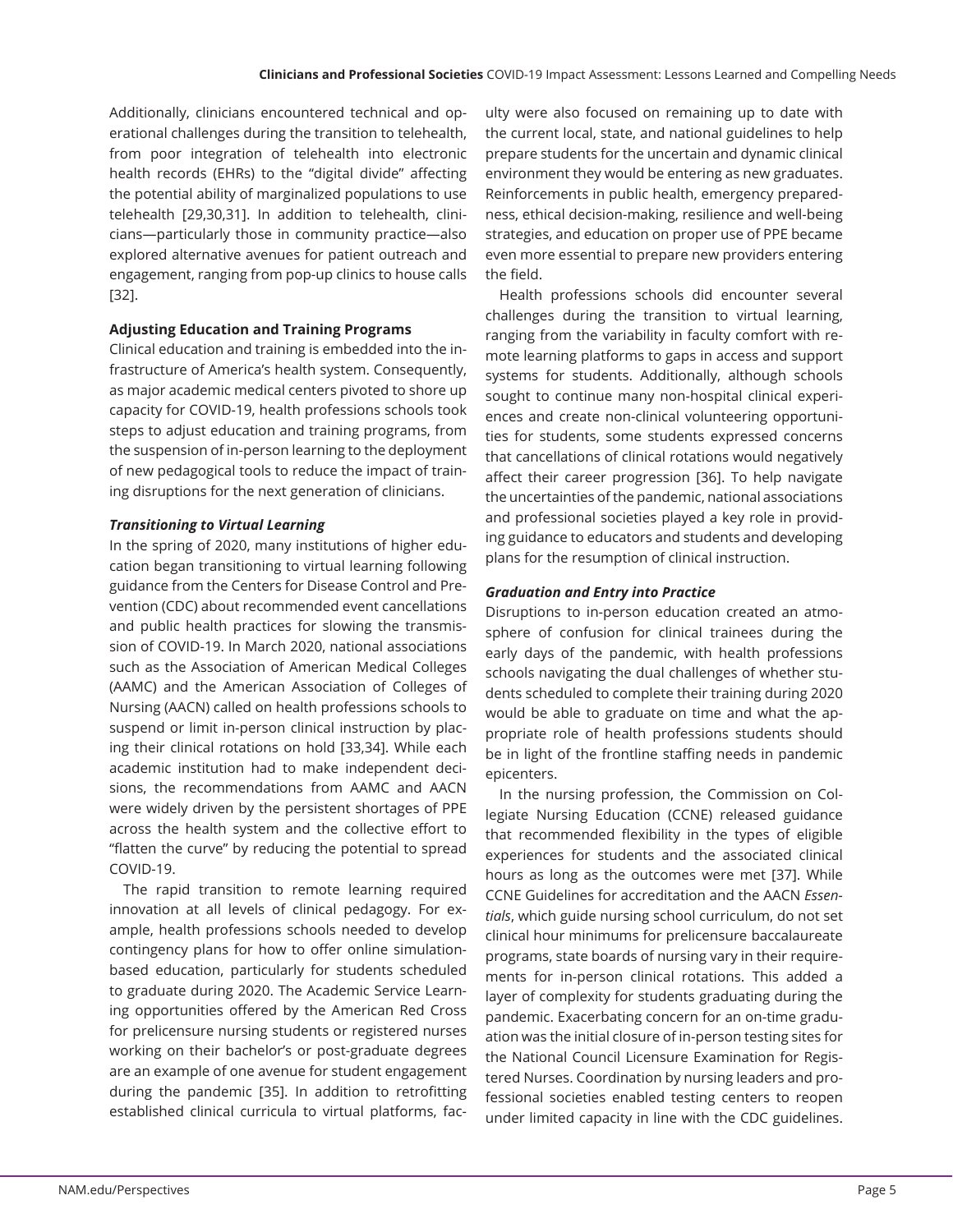As the pandemic wore on, additional guidance was released by AACN to help support schools of nursing reopen safely, taking into consideration campus risk, state alert levels, testing strategies, and clinical placement interactions, among other tactics [38]. Spring of 2020 captured a moment in time that was shrouded by confusion as the entire academic infrastructure navigated federal and state guidance and emerging best practices, and ultimately made decisions based on how best to protect the health and safety of students, faculty, and staff given their assessment of the overall environment. With graduations occurring in May and December of 2020, the task at hand focused on how to re-envision curricula so that students, already critical to the health care system, could be additive to the most pressing demand—vaccination. Health professions schools proved themselves to be active partners in the pandemic response by preparing students for public health efforts such as community education campaigns and contact tracing and moving up training on intramuscular injections [39].

In the medical school community, questions began to arise related to early graduation as medical students were being removed from their fourth year clerkships. Several medical schools, particularly those in COVID-19 epicenters, did allow students who expressed a desire to volunteer on the frontlines to graduate early [40]. However, early graduations were not seamless, as the transition from medical school to graduate medical education is complicated by a myriad number of issues including regulation of licensure and oversight of reimbursement. In April 2020, the Accreditation Council for Graduate Medical Education (ACGME) ultimately released a statement that recommended against the early graduation of allopathic and osteopathic medical students, noting challenges to residency if not appointed to an ACGME-accredited program and the ramifications to early appointments related to CMS reimbursement of direct and indirect graduate medical education [41]. Recognizing the complexity of the situation for students and schools, the variation in medical center-specific staffing needs, and the physical and emotional pressures on trainees, the AMA also issued a series of recommended principles for medical students during COVID-19, including an emphasis that any early graduation initiatives should be voluntary and that such students should be designated as full providers with corresponding benefits to reduce physical risk and professional coercion [42]. ACGME also provided guidance for residents and fellows who may have been redeployed from their specialty area of training to fill staffing gaps in intensive care and meet other pandemic-specific patient needs.

## **Leveraging Advocacy and Activism**

Clinicians have long been viewed as trusted voices of authority in American society. During the pandemic, clinicians often served as credible messengers to keep the public informed about public health best practices. Furthermore, clinician advocacy and activism, particularly on social media, played an important role in spotlighting challenges in the response to COVID-19, especially for issues such as PPE shortages and the impact of health inequities on COVID-19 outcomes. However, clinicians did experience challenges to their expertise and credibility due to the spread of misinformation and disinformation and the politicization of the pandemic [43].

## *Combating Misinformation*

Researchers and health officials at the World Health Organization (WHO) have documented the presence of an "infodemic" during COVID-19, from misleading statements by elected officials to the spread of misinformation and disinformation on social media [44]. These trends were challenging within the clinician community as well, with the sharing of insights about CO-VID-19 on social media blurring the line between individual anecdotes and empirical evidence.

Internally within the clinician community, social media platforms and professional societies began to take an active role in filtering emerging evidence and disseminating updates to guidelines. For example, a private Facebook group called "COVID-19 USA Physicians and Advanced Practice Providers"—which required individuals to verify their provider credentials in order to participate—had over 150,000 members as of fall 2020 and served as a useful forum for discussion and evidence sharing. Likewise, professional societies such as the AMA and the American Nurses Association (ANA) created dedicated webpages to serve as resource centers for clinicians, including guides on topics ranging from a code of medical and nursing ethics for the pandemic to best practices on infection control curated from the CDC, WHO, and other trusted organizations [45,46,47].

Externally, many clinicians became trusted messengers both in their communities and on social media. For example, Twitter, in an effort to reduce misleading misinformation, decided to verify (noted visually on Twitter as a blue check mark next to a person's username) health care professionals providing sound CO-VID-19 guidance so as to notify users and other health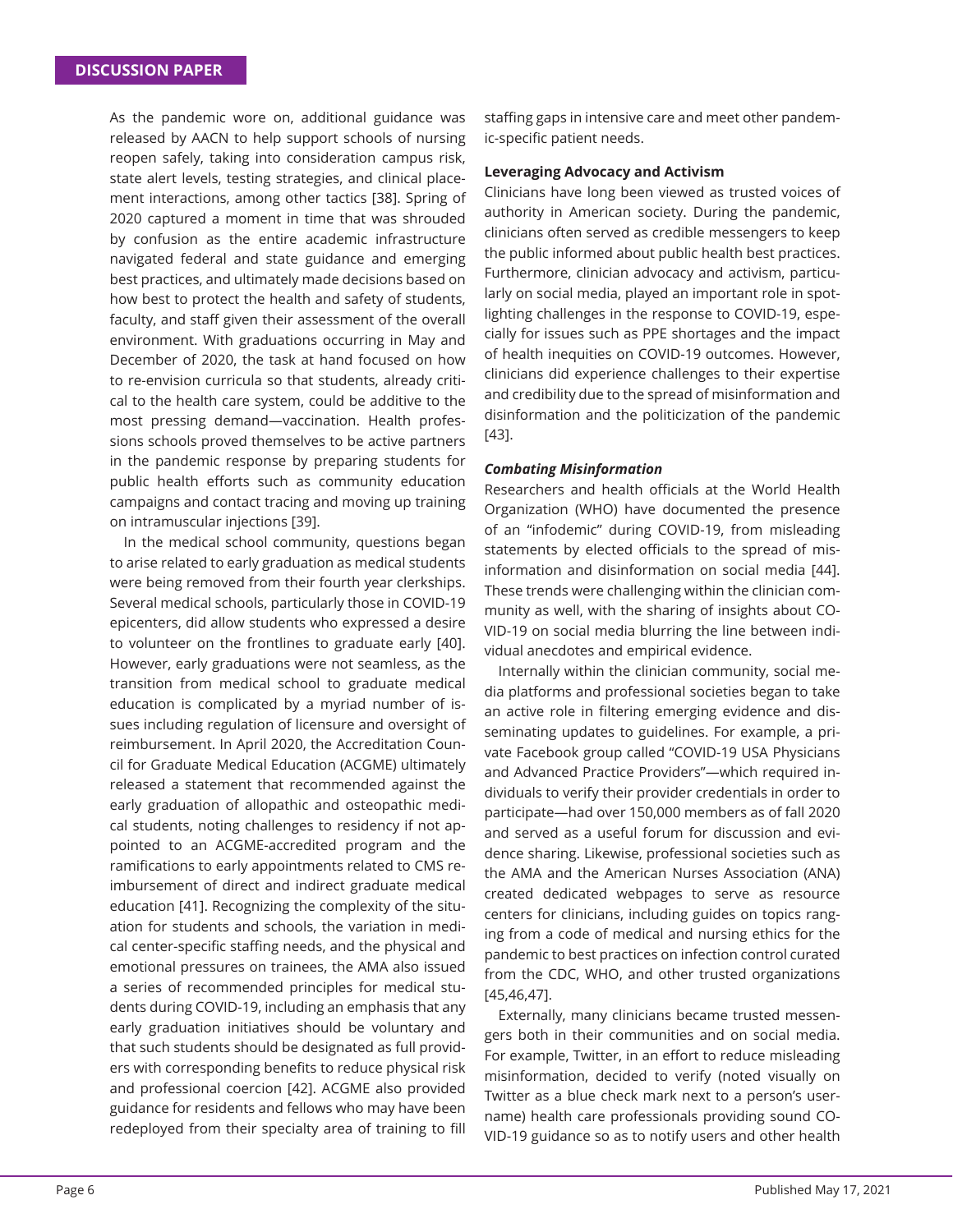care professionals that the information was deemed reliable and that it was being provided by a person with the prerequisite expertise [48]. At all levels of government, clinicians frequently served an important role in communicating the latest evidence on COVID-19 to the public around testing, infection trends, and new medical products. These actions were important to emphasize public health best practices and evidence-based information, but in some cases carried personal (e.g., harassment on social media) and professional (e.g., potential penalties from employers) risks for clinicians [49,50].

## *Advocating for Pandemic Response*

In addition to serving in an informational capacity, clinicians also organized at the national and grassroots levels to draw attention to the challenges of America's pandemic response. For example, a key area of focus was the persistent shortage of PPE in hospitals and health care facilities [51]. In response, health care workers organized on social media using the hashtag #GetUsPPE, launching a survey to identify PPE shortages across the country and partnering with professional societies to coordinate last-mile distribution of PPE at various health care sites [52].

Clinician advocacy placed particular emphasis on highlighting the disparate impact of COVID-19 on communities of color. National organizations, including the AMA and ANA, played a leading role from the outset of the pandemic in advocating for improvements in the collection of race and ethnicity data to assess the impact of COVID-19 on marginalized populations [116]. Additionally, following the tragic deaths of George Floyd, Breonna Taylor, and many other Black Americans during the pandemic, coupled with the disparate impact of COVID-19 on communities of color, clinicians organized to draw attention to the role of racism as a public health crisis. Statements from numerous professional societies affirmed the health consequences of structural racism and the necessity of embedding a focus on equity into clinical education and practice, and the Rainbow PUSH Coalition and National Medical Association collaborated to develop the COVID-19 Public Health Manifesto [53,54,55]. Furthermore, amidst the growing number of reports of hate crimes against Asian Americans and Pacific Islanders during the pandemic, national organizations including the AMA and ANA spoke out to condemn xenophobia and racism, with the AMA highlighting the structural roots of present-day discrimination and the American Academy of Nursing issuing a statement identifying "Anti-Asian Discrimination as a Public Health Crisis" [117,118,119].

Lastly, a key focus of clinician advocacy was addressing hesitancy surrounding the development and authorization of COVID-19 vaccines. For example, Black doctors in the National Medical Association formed a panel to review clinical trial data and organized listening sessions in collaboration with community leaders from organizations such as churches, fraternities, and sororities to address misinformation [120]. Similarly, Black nurses and doctors formed the Black Coalition Against COVID-19, which compiled resources and coordinated virtual town halls with key government officials to keep communities informed about the vaccine [121]. While these examples of advocacy illustrate the role of clinicians as "trusted messengers," they also highlight the elevated burden borne by minority clinicians during the pandemic, who have long been underrepresented across the health profession.

# **Key Challenges for the Clinician Sector During COVID-19**

While clinicians have displayed remarkable resilience and innovation on the frontlines during the response to COVID-19, the pandemic has magnified many existing, systemic challenges across the sector. For example, the acute and prolonged stress of working under surge conditions has intensified the multiple, well-documented sources of chronic distress and "moral injury" already endemic among health professionals today, challenging the long-term well-being and stability of the clinician workforce. Likewise, the upheaval to clinician education, practice, and finances during the pandemic has highlighted certain long-standing, structural inadequacies of clinician training, staffing, and financing. This section examines the systemic vulnerabilities in the clinician sector exposed and exacerbated by CO-VID-19, with a key focus on the following:

- 1. Clinician well-being and occupational distress;
- 2. Staffing and operations;
- 3. Disruptions to education and training; and
- 4. Financial and administrative impacts (see *Table 1*).

## **Clinician Well-Being and Burnout**

# *Pre-Pandemic Trends in Burnout and Degraded Wellbeing*

Over the past two decades, multiple complex factors have contributed to the growing challenge of occupational distress among health care professionals, which can manifest in a number of ways, including problems with work-life integration, fatigue and other physical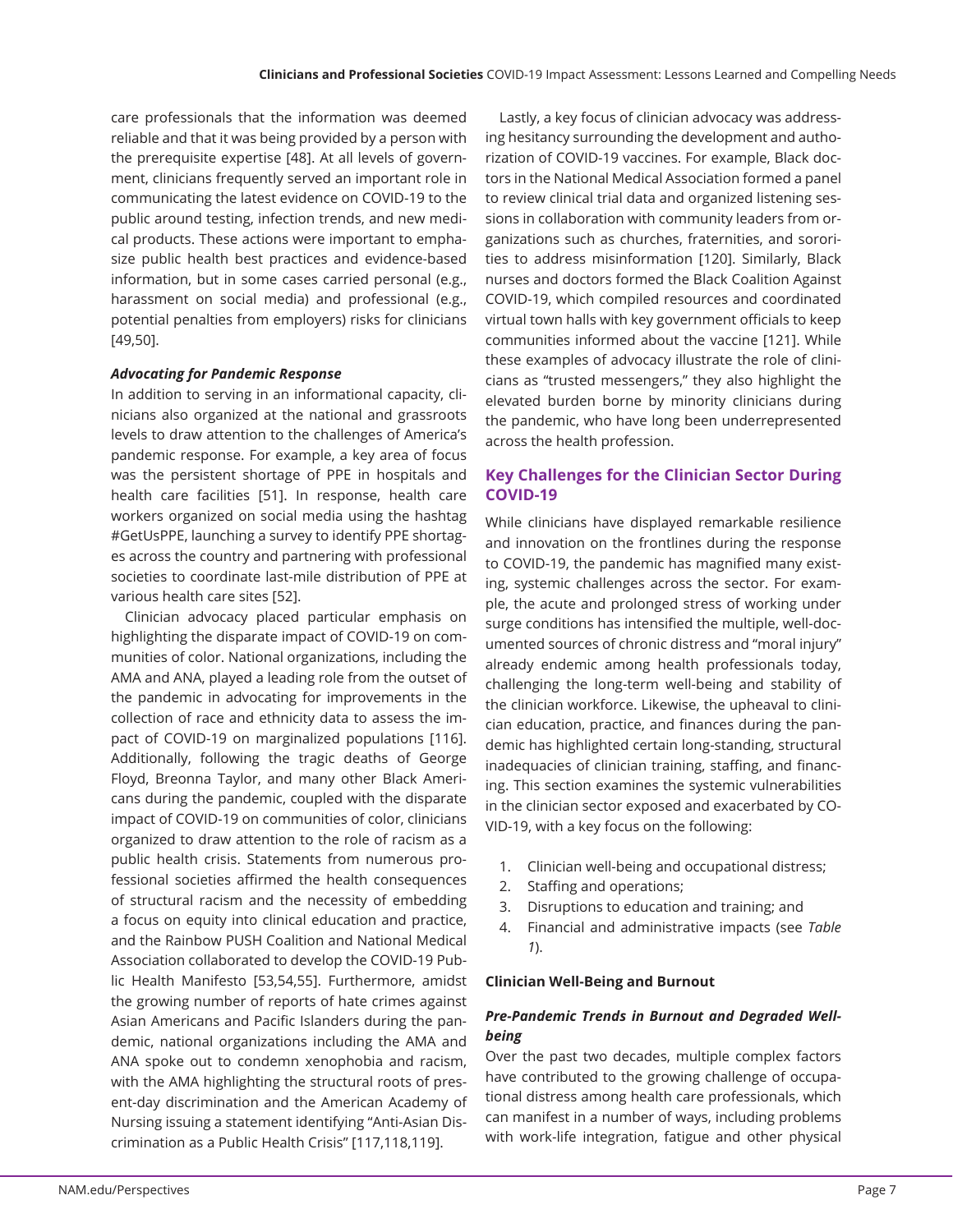| <b>Challenge Area</b>                                    | <b>Pre-Pandemic Trend</b>                                                                                                                                                                                                        | <b>COVID-19 Experience</b>                                                                                                                                                                                                                                                            |
|----------------------------------------------------------|----------------------------------------------------------------------------------------------------------------------------------------------------------------------------------------------------------------------------------|---------------------------------------------------------------------------------------------------------------------------------------------------------------------------------------------------------------------------------------------------------------------------------------|
| Clinician well-<br>being and<br>occupational<br>distress | Between 35% and 45% of<br>$\bullet$<br>clinicians reported occupational<br>distress prior to the pandemic                                                                                                                        | COVID-19 served as a massive<br>acute stressor for clinicians, levying<br>a significant physical, emotional,<br>and moral toll on the workforce                                                                                                                                       |
| Staffing and<br>operations                               | Critical care clinicians were<br>$\bullet$<br>already in shortage prior to the<br>pandemic<br>Digital systems were not optimally<br>$\bullet$<br>configured to support care<br>coordination and rapid research<br>initiatives    | Clinicians were retrained and<br>$\bullet$<br>redeployed to fill gaps in care<br>capacity<br>Clinicians struggled to exchange<br>$\bullet$<br>data with public health depart-<br>ments and officials                                                                                  |
| Disruptions to<br>education and<br>training              | Communities of color were<br>$\bullet$<br>underrepresented in the clinician<br>pipeline<br>Institutional racism and implicit<br>$\bullet$<br>biases were embedded in<br>academic medicine                                        | The financial impact of the<br>$\bullet$<br>pandemic resulted in furloughs and<br>hiring freezes<br>While all learners were affected<br>$\bullet$<br>by disruptions to clinical training,<br>the disruptions disproportionately<br>affected students from<br>marginalized communities |
| Financial and<br>administrative<br>impacts               | Many clinicians were still<br>$\bullet$<br>reimbursed under inflexible<br>payment arrangements<br>Temporary closures and reduced<br>$\bullet$<br>care volume created acute<br>revenue shortfalls for clinicians<br>and practices | Care delays and cancellations<br>$\bullet$<br>created revenue shortfalls for<br>clinicians under fee-for-service<br>reimbursement systems<br>Many measurement and<br>$\bullet$<br>documentation requirements were<br>untenable during the pandemic                                    |

## **TABLE 1 |** Key Challenges for the Clinician Sector

symptoms, and moral distress and a loss of meaning in work [56]. One of the most common manifestations of work-related distress is burnout [5,57]. National studies prior to the COVID-19 pandemic suggest that between 35% and 45% of clinicians have high levels of occupational burnout [58,59,60]. Notably, nearly 20% of interprofessional clinicians reported they are considering leaving their jobs because of moral distress, which is the inability to translate moral choices into action, and is experienced by members of the clinical team in response to the ethical issues that threaten or violate their integrity [61,62,63]. These studies also suggest that burnout symptoms and challenges with work-life integration are more prevalent among clinicians compared to other sectors of the U.S. workforce [64].

As reviewed in the National Academy of Medicine's (NAM) 2019 consensus study on clinician burnout, the causes of occupational distress are multifactorial and include excessive clinical demands, decreased control over work, inadequate time with patients, regulatory issues that create administrative burdens and lead to inefficiencies in care delivery, challenges integrating clinicians' personal and professional lives, unresolved ethical issues, suboptimal teamwork and unprofessional behavior by some team members, and inefficiencies created by suboptimal technologic tools and isolation from their patients [5]. Mounting evidence has documented how these stressors can cause adverse personal (e.g., broken relationships, depression, thoughts of suicide) and professional (e.g., absenteeism, presenteeism, increased risk of medical errors, decreased clinical productivity, increased risk for turnover) consequences in health care professionals [65,66,67,68]. All of these consequences reduce the ability of delivery systems to achieve health care's quadruple aim of better care experiences and population health at a lower cost while fostering clinician well-being [122].

## *COVID-19 Stressors*

The pandemic introduced new dimensions of chronic stressors to the clinician workforce, summarized in *Figure 2* [68].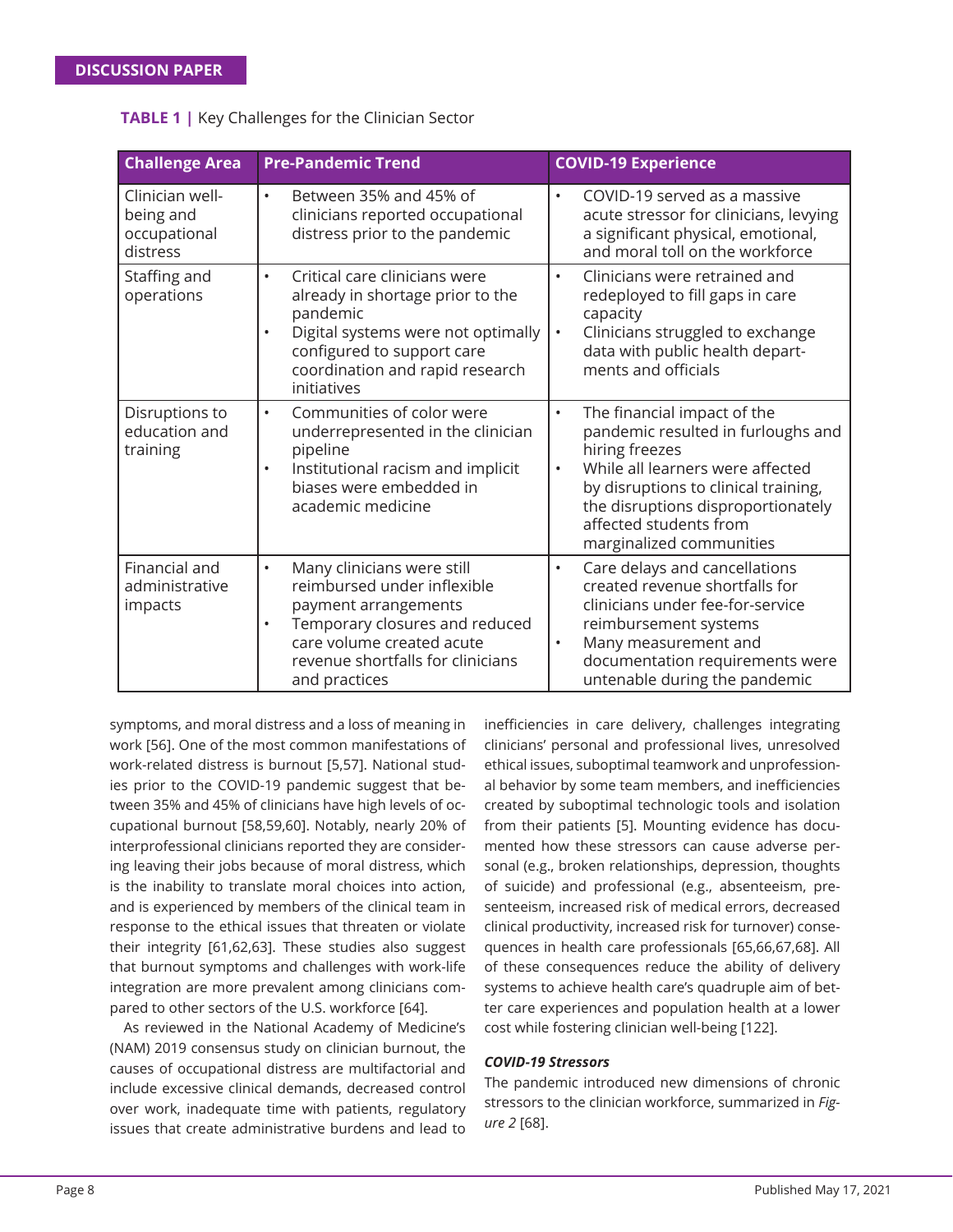

#### **FIGURE 2 |** COVID-19 Stressors for Clinicians

First, clinicians experienced moral stress in their attempt to balance their duty to society with personal health risks, particularly for older health care workers and those with health issues placing them at high risk for severe or fatal COVID-19 infection. Health care workers faced intensified concerns about the personal risk of becoming infected and the fear of being a vector of infection for their family members. The accumulated moral burden was often exacerbated by shortages of PPE, with many clinicians consequently considering quarantining themselves from their families despite their own needs for support and connection, further amplifying the experience of moral fatigue. Their moral stress was exacerbated by the introduction of novel ethical dilemmas created by models for allocating scarce resources, and intensified by new practice patterns and protocols, uncertainty or inconsistent decision-making, lack of health care worker protections, organizational structures for reporting concerns, and crisis management protocols that shifted decisionmaking from individual clinicians to triage officers.

Second, clinicians answering the call to action on the frontlines were frequently deployed outside their typical area of practice, forcing them to acquire new skills and raising concerns that they were not providing optimal care or were causing harm to their patients. Most organizations also adopted strict visitation guidelines aimed at protecting the health of patients, families, and staff, which had the unintended consequence of creating moral distress for clinicians who assumed new roles to bridge the gaps left by family member absence and witnessed patients dying alone.

Third, disruptions to the workplace environment unmoored clinicians from their professional support networks during a time of crisis. For example, for the thousands of health care workers who did contract the virus, the resulting quarantine requirements created additional stress by separating clinicians from their peer support systems at work and lead many health professionals to feel as though they were abandoning colleagues and patients in a time of need. Likewise, numerous clinicians went above and beyond their professional responsibilities only to be given notice of furloughs or layoffs when the crisis began to subside, disrupting team stability and cohesion at the precise time that health care workers were most reliant on support from one another. Social support, a key element of resilience, was also disrupted or dismantled.

Fourth, all of these occupation-specific challenges for clinicians were layered on top of the general social challenges of COVID-19 experienced by all Americans. Clinicians simultaneously had to navigate challenges such as childcare, family issues, and adjustments to shelter-in-place restrictions, all while lacking the ability to engage in many of the activities that health professionals traditionally relied on to recharge (e.g., recreation, social connection). Clinicians' prolonged exposure to critically ill and dying patients coupled with the systemic failures of organizations and the government resulted in unacknowledged and unprocessed grief for health care workers alongside the collective grief of the pandemic itself.

Fifth, COVID-19 exacerbated moral injury, which involves the betrayal of what one believes is "right," often in high stakes situations by those with legitimate authority or directly or indirectly by one's own actions or those of others [69]. The preceding factors converged to create the conditions for what many clinicians expe-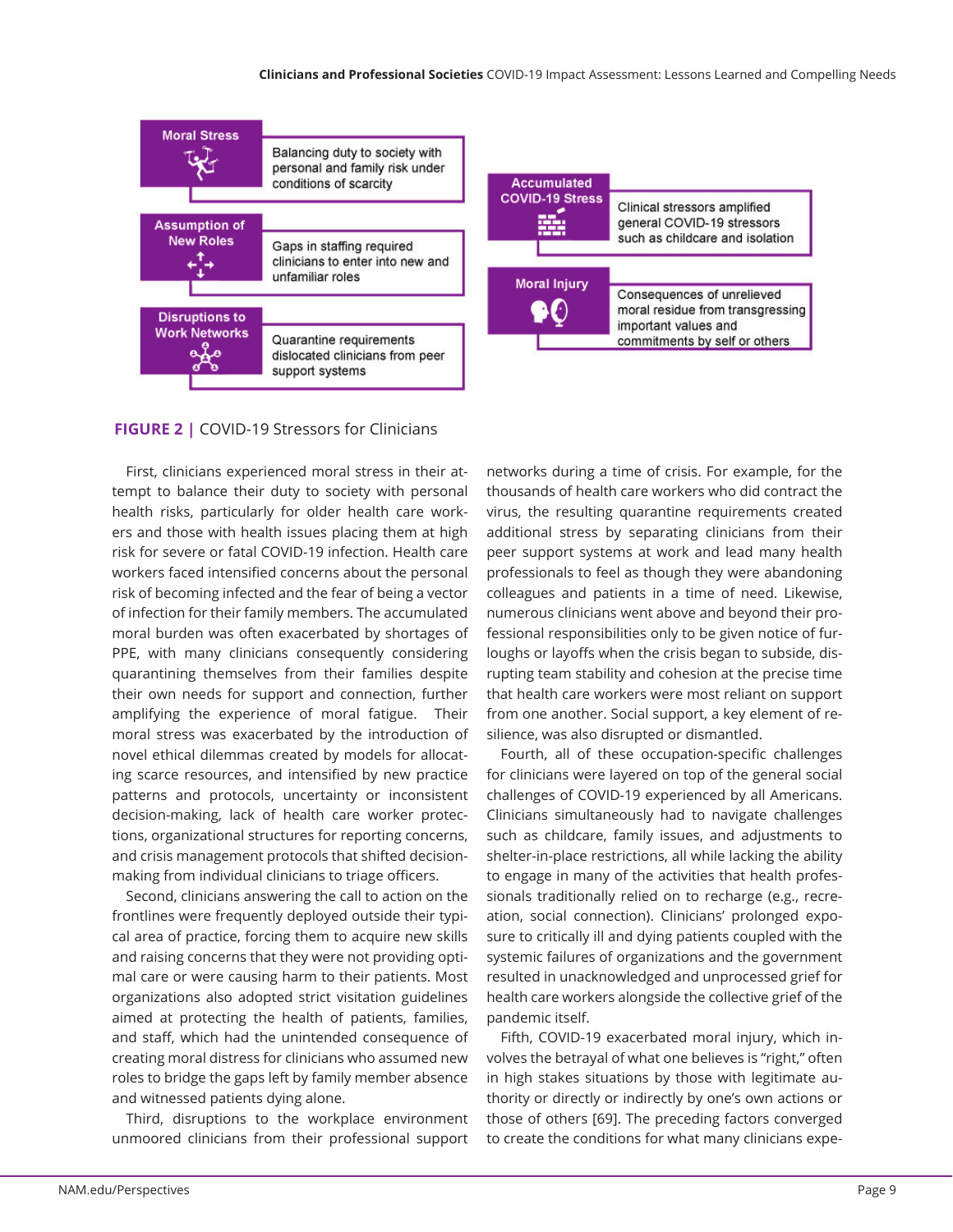rienced as an assault on their professional values and commitments [70,123,129]. Severe shortages of clinicians to treat the volume of patients with COVID-19, lack of governmental and organizational leadership and coordination, and systemic inequities that disproportionately impact people of color further eroded clinicians' ability to fulfill their core professional values [123]. As the pandemic progressed, clinicians were confronted with patients who refused to accept their COVID-19 diagnosis and accused clinicians of deceit or malintent, adding to their sense of defeat, discouragement, and fatigue. Instead of receiving the strength to keep going from their patients, clinicians experienced significant emotional distress when realizing that they had sacrificed their own well-being to provide care and treatment for the unrelenting number of people who contracted the virus—some because of lack of adherence to public health guidelines or lack of belief in the truth of COVID-19's existence. The moral residue of these unmet moral and ethical commitments has the potential to contribute even further to the physical and psychological burden of the pandemic.

Collectively, these challenges have resulted in massive acute stress and suffering for clinicians that is superimposed on the pre-existing occupational distress for the health profession. A number of studies have highlighted the increased rates of insomnia, anxiety, grief, depression, PTSD, and moral distress and injury among clinicians caring for COVID-19 patients during the pandemic [10,71]. Distressingly, the emerging evidence suggests that the risk of these conditions is greatest among clinicians who are women and who are nurses. These are also the individuals who typically bear the greatest burden of child and family caregiving, and as a consequence have experienced a dual burden of stress due to pandemic-induced disruptions to normal life [71].

The profound emotional, moral, and psychologic distress of clinicians during the pandemic, coupled with the erosion of trust in the health system due to failures of the COVID-19 response (e.g., shortages of PPE), the financial impact of the pandemic (e.g., pay cuts, furloughs, layoffs), and the misinformation spread by some elected officials (e.g., claims that clinicians were lying about or profiting from COVID-19), threaten the long-term well-being of the clinician workforce, and have systemic consequences for care delivery during and after the pandemic. COVID-19 is consequently a clarion call for the need to address clinician burnout, which long precedes the pandemic. Policymakers and

health system leaders will need to take steps to develop holistic frameworks and multifaceted support systems that remodel delivery environments to promote clinician well-being [124].

## **Staffi ng and Operations**

While clinicians mobilized rapidly on the frontlines to support the response to COVID-19, the growing pains of redeploying clinicians from different sectors, the technical challenges of sharing data and coordinating across teams, and the targeted gaps in capacity across key clinical domains highlighted a number of challenges for staffing and operations.

## **Staffing and Clinical Capacity**

Researchers have long drawn attention to the shortage of various health care workers and providers in the U.S. A key area of neglect has been in critical care capacity, with frequent shortages among both intensivists and registered nurses in the ICU and in stepdown units due to the specialized training required to work in such environments and the high burnout rates reported by providers due to the harrowing experience of caring for acutely ill patients [21,72,73]. The consequence of these shortages was apparent during the COVID-19 pandemic, particularly given that between 12% and 33% of patients hospitalized with COVID-19 required ICU admission or mechanical ventilation [74,75,76].

While clinicians, as noted in the subsection on "Adapting Delivery Systems," took steps to fill capacity by cross-training from different specialties or traveling to COVID-19 hotspots to volunteer at overwhelmed facilities, these temporary measures belie the systemic challenges facing the clinician workforce. From an operational perspective, pandemic-era innovations to centralize staffing and triage processes represent opportunities to improve the efficiency and flexibility of critical care both at baseline and during emergency situations. Additionally, evidence about the importance of collaborative clinical care during COVID-19 should encourage the adoption of integrated and multidisciplinary clinical teams across hospital service lines. From a capacity perspective, the sheer volume of staffing needs should be a call to action to invest in the pipeline of critical care clinicians and other specialties with long-standing staffing gaps.

## *Digital Infrastructure*

Care delivery in the U.S. health system has long been fragmented, and a key challenge has been the lack of interoperability among data systems and EHRs. The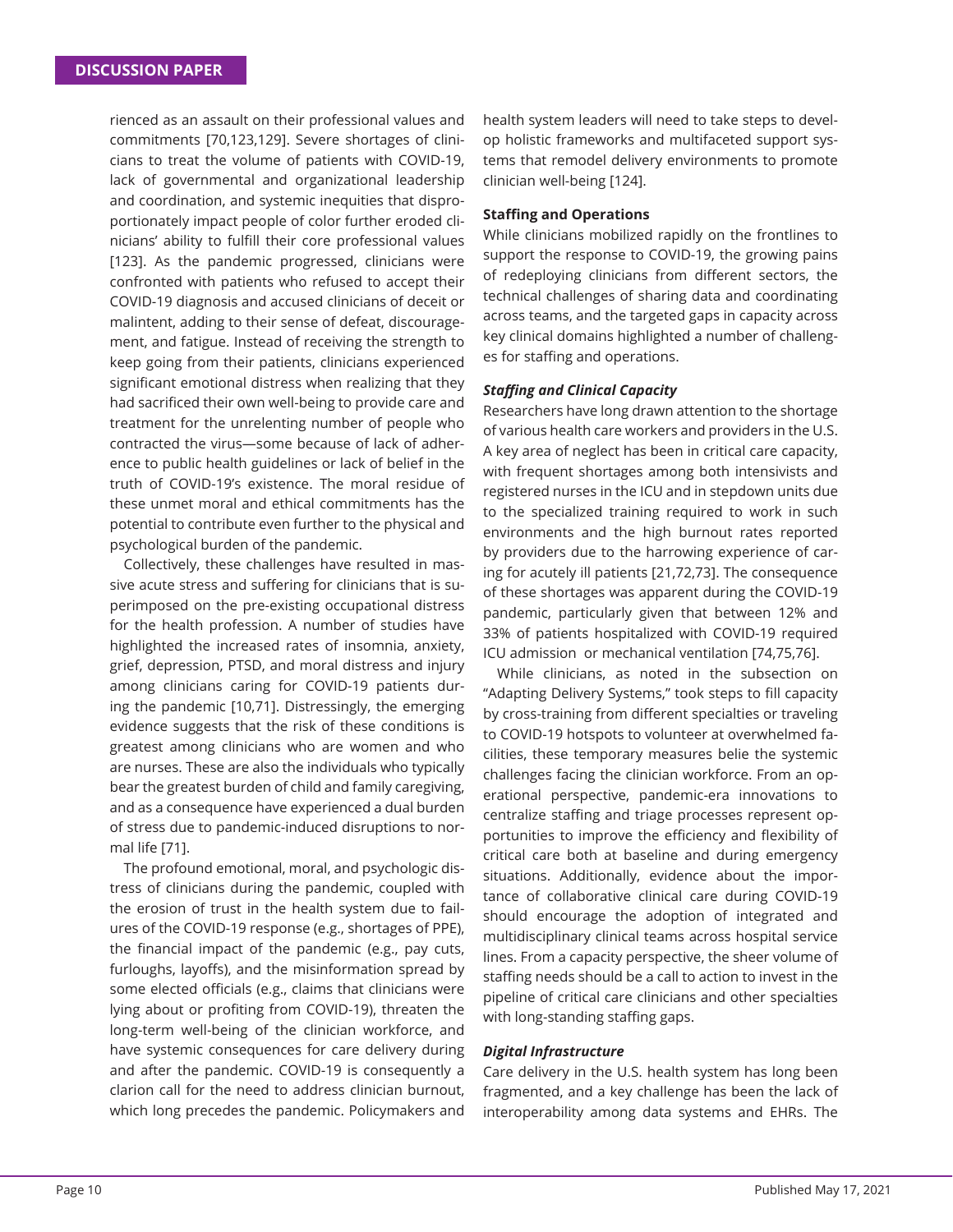importance of an interconnected and learning health system was evident during the COVID-19 pandemic, particularly due to the expansion of telehealth and remote patient monitoring. For example, challenges with electronic case reporting and differences in the type and quality of data collected within and across systems created challenges for clinicians caring for COVID-19 patients (e.g., delays in transmitting testing data affected decision-making for admissions and discharge). Likewise, variation in data systems and reporting capacity contributed to challenges for facile enrollment and follow-up for COVID-19 clinical trials. Furthermore, for non-COVID-19 care, gaps in the integration of telehealth and EHRs risked disrupting care continuity and care handoffs.

Clinicians did deploy technology throughout the pandemic to expand capacity, such as the development of virtual triage clinics and the creation of critical care command centers and tele-ICU teams [77]. However, shifting the modality of care delivery does not resolve the underlying shortages in the clinician workforce that will require attention. In addition, sustainably integrating telehealth into care delivery moving forward will require policymakers and health system leaders to address systemic shortcomings in existing digital and technical infrastructure, with a particular focus on promoting interoperability and adopting uniform standards for data collection.

## **Disruptions to Education and Training**

While health professions schools and academic medical centers pivoted quickly to remote learning platforms and professional societies introduced guidelines and flexibilities for current and graduating students, the overall disruption to clinical education during the pandemic has created several challenges for the sector as a whole.

#### *Impact on Training Programs*

To preserve PPE, optimize staffing, and minimize infection risk, health professions schools had to adjust training programs, affecting the clinical education of health professions students.

First, many health professions schools paused clinical rotations for their students during the pandemic, interrupting an important period of clinical immersion for trainees [78]. Second, at many academic medical centers, staffing shortages led to the redeployment of residents and fellows. For example, in one New York City hospital, pediatric residents were deployed to care for adult patients [79]. While trainees rose to the oc-

casion to meet the needs of patients, changes in clinical workflow posed challenges due to the rapid learning curve and have led to gaps in the clinical training of these trainees. Third, the training of physician- and nurse-scientists was disrupted as many research laboratories were either closed or repurposed for COVID-19-related activities (e.g., to serve as processing centers for COVID-19 diagnostics), and trainees were in many cases redeployed to fill clinical needs [86]. Interruptions to the protected research time (for students) and laboratory start-up time (for early-career investigators and post-doctoral fellows) affected activities ranging from experiment completion to manuscript revisions to grant applications and renewals, all of which may carry consequences for future academic careers. Distressingly, the career costs of COVID-19's disruption of research activities appear to have disproportionately affected female scientists, as evidenced by the widened gender gap in publications during the pandemic, threatening to exacerbate long-standing inequities in academic nursing and medicine [81,82].

## *Financial Impacts*

Health care systems and institutions of higher education across the country have suffered severe financial impacts due to COVID-19. To stabilize university finances, many schools took actions such as issuing hiring freezes, furloughing faculty and staff, and introducing pay cuts, with these steps carrying short- and long-term implications for students and faculty.

First, from the perspective of faculty and newly minted clinicians interested in academic careers, many research programs at universities have been placed on hold during the pandemic as laboratory space and program resources were redirected to support pandemic activities. Many nurse- and physician-scientists paused their primary research focus to engage with the COVID-19 research response [83]. Furthermore, hiring freezes may create challenges for the next generation of clinician-researchers in entering academic life.

Second, from the perspective of students, a year of remote learning during an economic crisis without a commensurate change in tuition rates has once again spotlighted the increasingly unaffordable nature of health professions education in the U.S. To ensure the sustainability of education for incoming and current students, guidelines for financial aid and student loan programs need to be amended to address flexibility in their requirements while at the same time offering relief. In the long term, policymakers and education leaders will need to renew conversations around increasing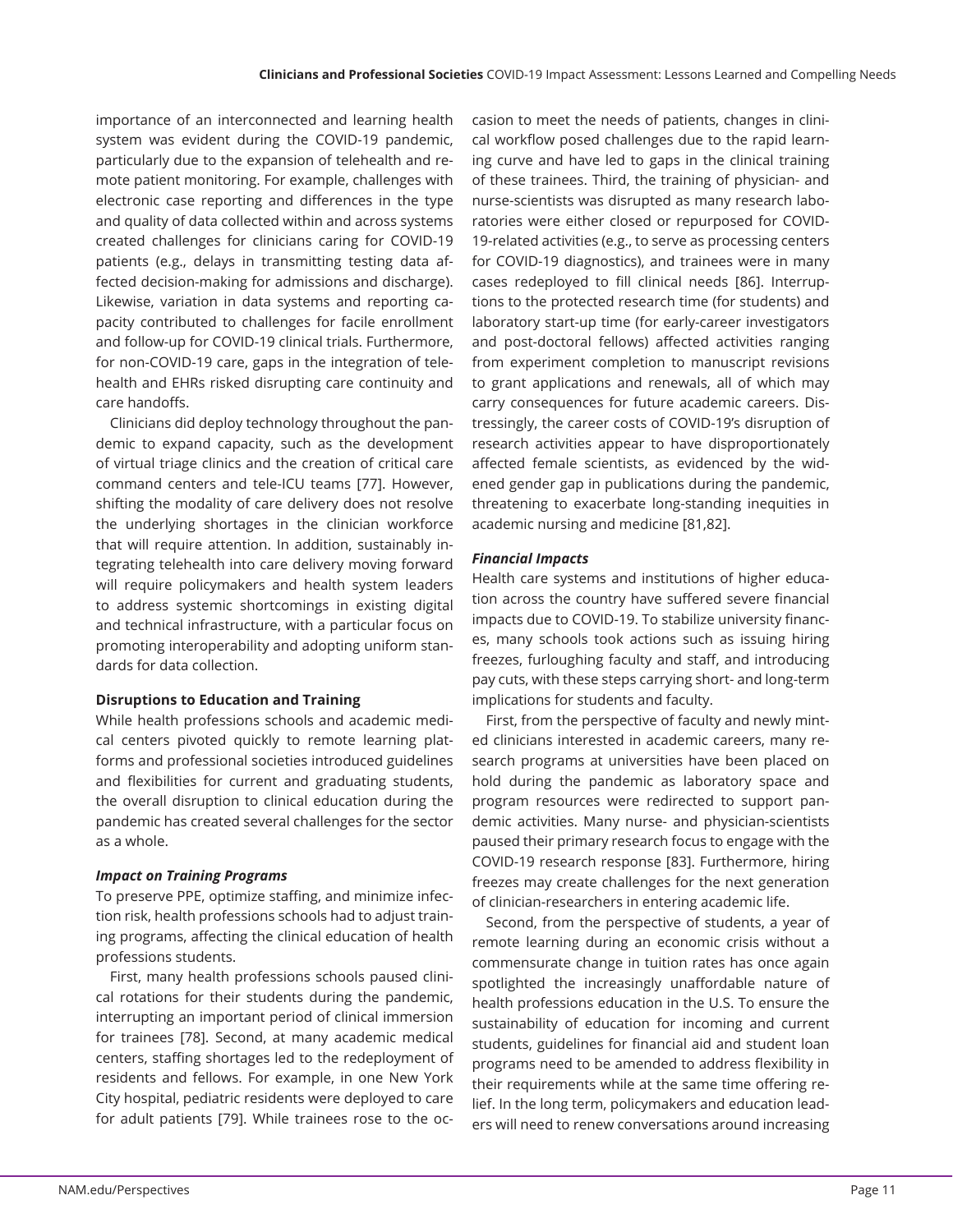the affordability and sustainability of financing clinical educations, with a number of preexisting programs for loan and debt forgiveness coupled with innovations in pedagogy (e.g., efforts to shorten training) providing opportunities for further consideration [83].

## *Disparities in Educational Access*

Within the clinician workforce itself, students of color have been disproportionally impacted by COVID-19 as they attempt to cope with the disturbing effects of the pandemic in their communities. The emotional and mental strain of the pandemic compounds the existing challenges of institutional racism embedded in America's education and health structures, which long predates COVID-19 [85]. For students already enrolled in a health professions school, the transition to virtual learning was uneven due to resource inequities. For example, students who lacked access to high-speed internet or institutions which had lesser technical capabilities not only experienced disparities in didactic instruction (e.g., lectures, exams) but also in their ability to take part in remote versions of clinical training (e.g., scribing, telehealth visits, volunteer opportunities) [86].

In addition to increased awareness about inequities within clinical education during the pandemic, the disparate impact of COVID-19 on marginalized populations coupled with broader public discussion on racism and social justice during 2020 spotlighted many of the longstanding disparities in health professions education writ large. For example, nearly one-third of all Americans are either Black (13%) or Latinx (19%) [125]. However, not a single medical specialty adequately reflects the racial and ethnic diversity of the broader U.S. population, despite evidence indicating improved health outcomes when patients are cared for by clinicians from a similar demographic background [87,88]. Likewise, the number of Black men matriculating to medical school remains largely unchanged over the past 30 years, even as the population of Black men in America grows, broadening this already existing disparity [89]. In baccalaureate nursing programs, only 11% of students are Black and 13% are Hispanic or Latinx [90]. While many health professions schools reaffirmed their commitment to addressing health disparities during the pandemic, the challenge for these institutions will be translating rhetoric into reality, including investments to diversify the clinician pipeline, policies to increase the affordability and accessibility of clinical education, and pedagogical interventions to introduce a meaningful focus on equity at all levels of clinical training [91].

#### **Financial and Administrative Impacts**

Despite their centrality to the pandemic response, clinicians experienced a paradox of extreme financial instability. Delays in non-COVID-19 care and the cancellation of non-emergent procedures cut off key revenue streams for physicians and highlighted the instability of a fee-for-service reimbursement system. Furthermore, physicians and nurses alike struggled to comply with administrative requirements due to the stress and workload of the pandemic. While regulatory flexibilities (e.g., reimbursement for telehealth) and financial relief (e.g., from the Provider Relief Fund) did help to alleviate the immediate impact of the pandemic, the financial and administrative challenges of COVID-19 highlight deeper vulnerabilities for the clinician sector.

## *Disruptions to Clinician Reimbursement*

The majority of clinicians, including physicians and Advanced Practice Registered Nurses, continue to be reimbursed through inflexible payment models that often fail to support the deployment of high-value services such as team-based efforts to proactively manage preventative and chronic disease care outside the office. Early in the pandemic, temporary practice closures, deferred patient visits, and sustained volume reductions to support social distancing requirements and conserve PPE precipitated extraordinary and sudden drops in fee-for-service based clinician revenue. The financial impact was magnified after factoring in the expenses incurred from responding to COVID-19, including the cost of procuring PPE (which due to shortages, often required practices to pay significant markups), performing frequent cleanings, upgrading ventilation systems, and redesigning office environments to minimize infection risk. Indeed, 81% of physicians continued to report lower revenue compared to pre-pandemic levels as of August 2020, with an average decline of 32% [92].

However, federal relief funds appropriated through the Coronavirus Aid, Relief, and Economic Security (CARES) Act helped prevent insolvency, and health service volumes have rebounded to pre-pandemic utilization levels for some specialties [28]. Despite considerable improvement and stabilization in fall 2020 compared to spring 2020, clinicians continue to express concerns about the uneven nature of the recovery, with national surveys during the fall of 2020 indicating that a significant number of nurses (32%) and primary care physicians (43%) believe that the financial recovery from COVID-19 for clinicians would take over a year [93,194]. The escalation of the pandemic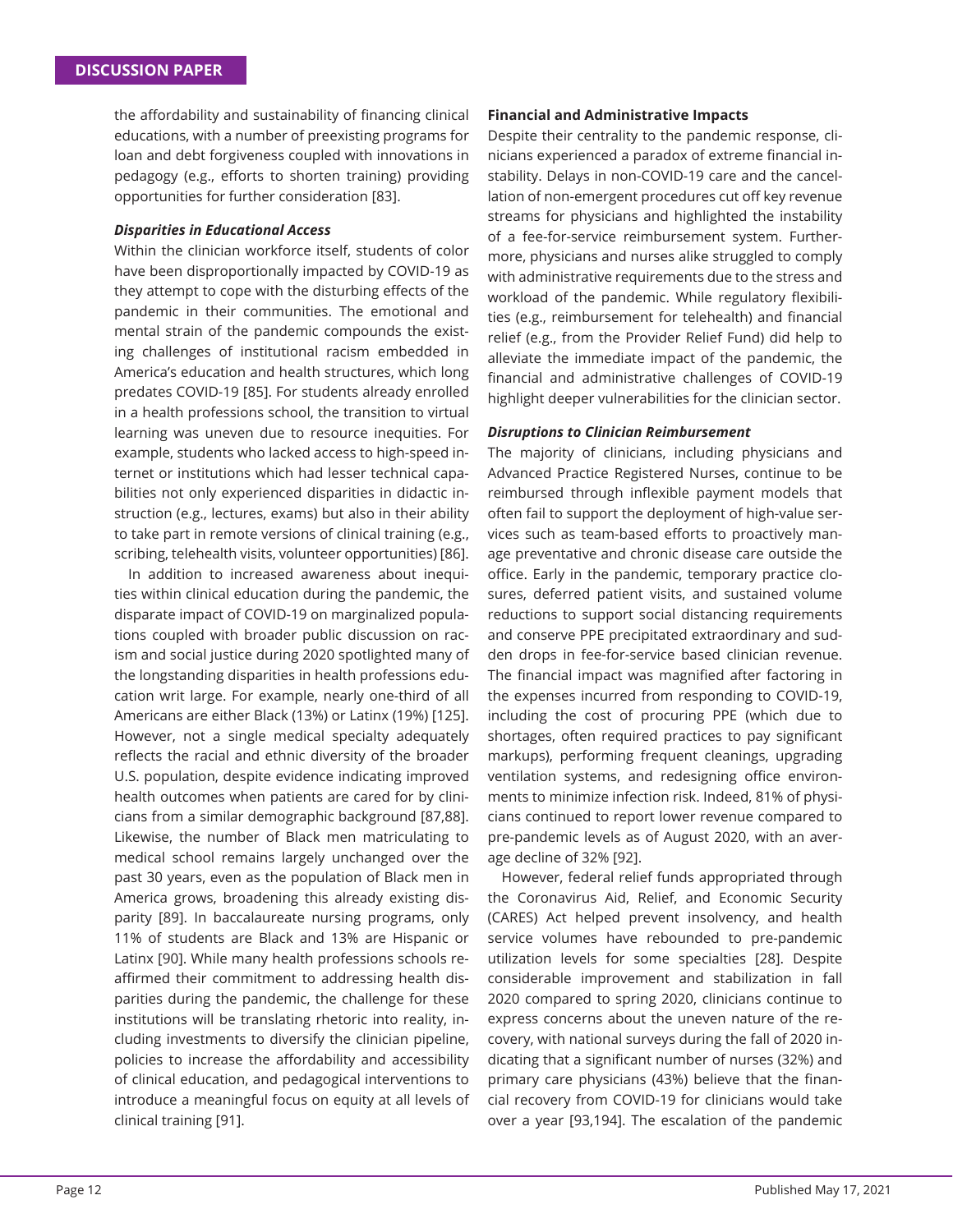during the winter of 2020 increased the strain on clinicians, with 91% of practices reporting a personnel shortage even as 62% of clinicians reported an increase in patient complexity. The prolonged nature of the pandemic has taken a toll, with over half of physicians reporting greater problems with payments in December 2020 as compared to the spring of 2020 [95]. While the situation continues to evolve and trends for utilization and reimbursement remain dynamic, it is clear that the disruption induced by COVID-19 and the uncertain timeline for resolving the public health emergency have generated substantial pressure on the clinician sector.

Temporary policies from public and private payers to reimburse telehealth at parity with in-person visits for the duration of the public health emergency have offered a financial lifeline for many physicians and nurses, while sustaining access to care for some patients. However, surveys of physicians indicate that the growth in telehealth visits early in the pandemic did not fully compensate for the decline in in-person visits, contributing to gaps in revenue [92]. Additionally, the transition to telehealth came at an operational cost (e.g., digitizing processes, procuring necessary hardware and software, aligning health record systems). Furthermore, while payers have reimbursed telehealth at parity, physicians have found it challenging to keep up to date with rapid changes in payment processes across different plans [96].

A final challenge, related to the difficulties of billing, has been ensuring appropriate reimbursement for physicians providing COVID-19 care. Collaboration between the Current Procedural Terminology (CPT) Editorial Panel and the AMA and Specialty Society Relative Value Scale Update Committee helped create a new CPT code that appropriately quantifies the specific attributable costs for new infection control processes during the pandemic [97]. However, the time required to create and value the code and the delays in adoption by payers into their individual plan's coverage policies further added to the financial challenges of physicians.

#### *Changes in Administrative Requirements*

Many national incentive programs for clinicians rely on quality measure reporting and data submission for attribution and risk adjustment. However, COVID-19 exacerbated long-standing challenges for clinicians with quality measurement requirements, which can often be burdensome, somewhat unaligned between payers, and provide only lagging feedback. Clinicians were further pressured during COVID-19 in fulfilling these administrative requirements (e.g., those required for Medicare's Merit-based Incentive Payment System, or MIPS). Such disruptions posed a setback for the larger quality improvement enterprise and limited policymakers' capacity to rapidly expand and target specific data collection for COVID-19.

The pandemic also illustrated how some administrative requirements in health care can constrain clinician decision-making and delay patient access to clinically appropriate care. A leading example of this is prior authorization, a well-intentioned tool for utilization management that has unfortunately created a significant administrative burden for clinicians, negatively affecting the timeliness and outcomes of care delivery, and increasingly shifting financial responsibility for necessary care onto patients [97,98,99].

During the pandemic, many payers worked to streamline some administrative requirements to avoid care delays. For example, a number of payers temporarily paused some quality measurement programs or waived prior authorization requirements for certain types of COVID-19 and non-COVID-19 care (e.g., prescription medications, in-network facility transfers). Additionally, several other administrative requirements (e.g., documentation and signature requirements for various medical orders) were also temporarily waived to remove bottlenecks to care delivery and avoid adding to clinicians' already high rates of burnout during the pandemic [100].

These policies are generally time-limited and are expected to expire at the conclusion of the public health emergency. However, some pandemic flexibilities may provide an opportunity to address pre-pandemic concerns around the burden of administrative requirements, such as the potential negative consequences of prior authorization on the timeliness of care delivery and the financial responsibility borne by patients. In the aftermath of the pandemic, it will be critical for payers and policymakers to resist a "return to normal," considering the significant body of evidence about the inefficiencies of existing administrative requirements and their association with clinician burnout. Consequently, clinicians should work to partner with leaders across other sectors to evaluate the experience from pandemic-era flexibilities to support the transformation of the quality measurement ecosystem and associated administrative processes.

## **Priority Actions and Policy Considerations**

COVID-19 has illustrated the critical importance of a robust, healthy, and resilient clinician workforce to not only support the response to public health emergen-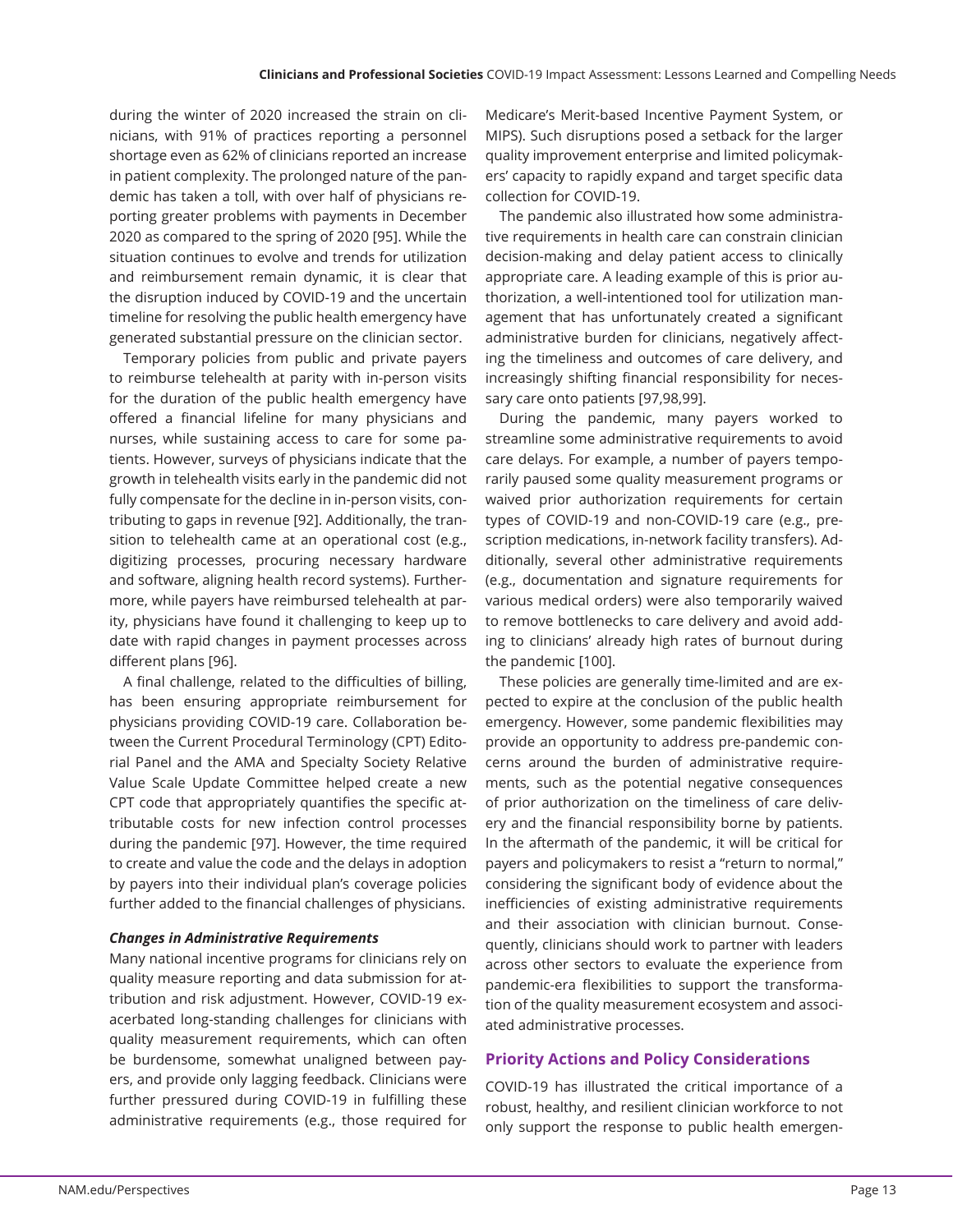

**FIGURE 3 |** Priority Areas for the Clinician Sector

cies, but also meet urgent population health challenges such as the management of increasingly complex chronic diseases. To build on the innovations and adaptations of clinicians during COVID-19, regulators will need to implement policy and programmatic changes to improve the sector's overall preparedness and efficiency. In tandem, given the heavy toll levied by the pandemic on clinicians' morale and financial stability, it will be critical that policymakers and system leaders take steps to commit to long-term investments in workplace transformation and practice improvements to address systemic challenges facing the sector. This section outlines the priority actions and policy considerations for the clinician sector in the post-pandemic era, with key domains of focus including:

- 1. Investing in clinician well-being;
- 2. Advancing innovations in clinician practice;
- 3. Promoting financial resilience for clinicians;
- 4. Transforming education and training; and
- 5. Developing policies and programs to address health disparities (see *Figure 3*)

## **Investing in Clinician Well-being**

A holistic assessment of the clinician workforce during COVID-19 requires acknowledging the mental, physical, and moral toll of the pandemic as well as the commitment, tenacity, creativity, and perseverance of health professionals. Many clinicians met both the sheer, physical requirement of caring for volumes of

patients that exceeded clinical capacity and the mental and emotional strain of navigating system failures and profound and acute suffering with compassion and altruism. These examples of resilience and integrity should not be overlooked or taken for granted, and are a testament to the tremendous clinical leadership and clinician sacrifices undergirding America's pandemic response.

Yet in tandem, celebrations of clinician resilience must be accompanied with an examination of the welldocumented and quantified emotional, psychological, moral, and physical burden experienced by clinicians during the pandemic. COVID-19 has helped to increase awareness about the challenges of burnout and other forms of distress, and the importance of clinician wellbeing at both the organizational as well as the societal level. Creating space for this conversation has led to sober yet realistic assessments of the current inadequacies of support systems for clinicians and the negative consequences on care quality and outcomes when clinicians are experiencing burnout, moral distress, and in more extreme circumstances, moral injury. Importantly, the pandemic has also generated an impetus for change, with an increasing number of organizations committing themselves to advancing the welfare of their clinical care teams. Notably, COVID-19 has helped empower clinicians to be their own advocates, with numerous examples of health care workers identifying creative solutions to the acute challenges of burnout and systems failures during the pandemic,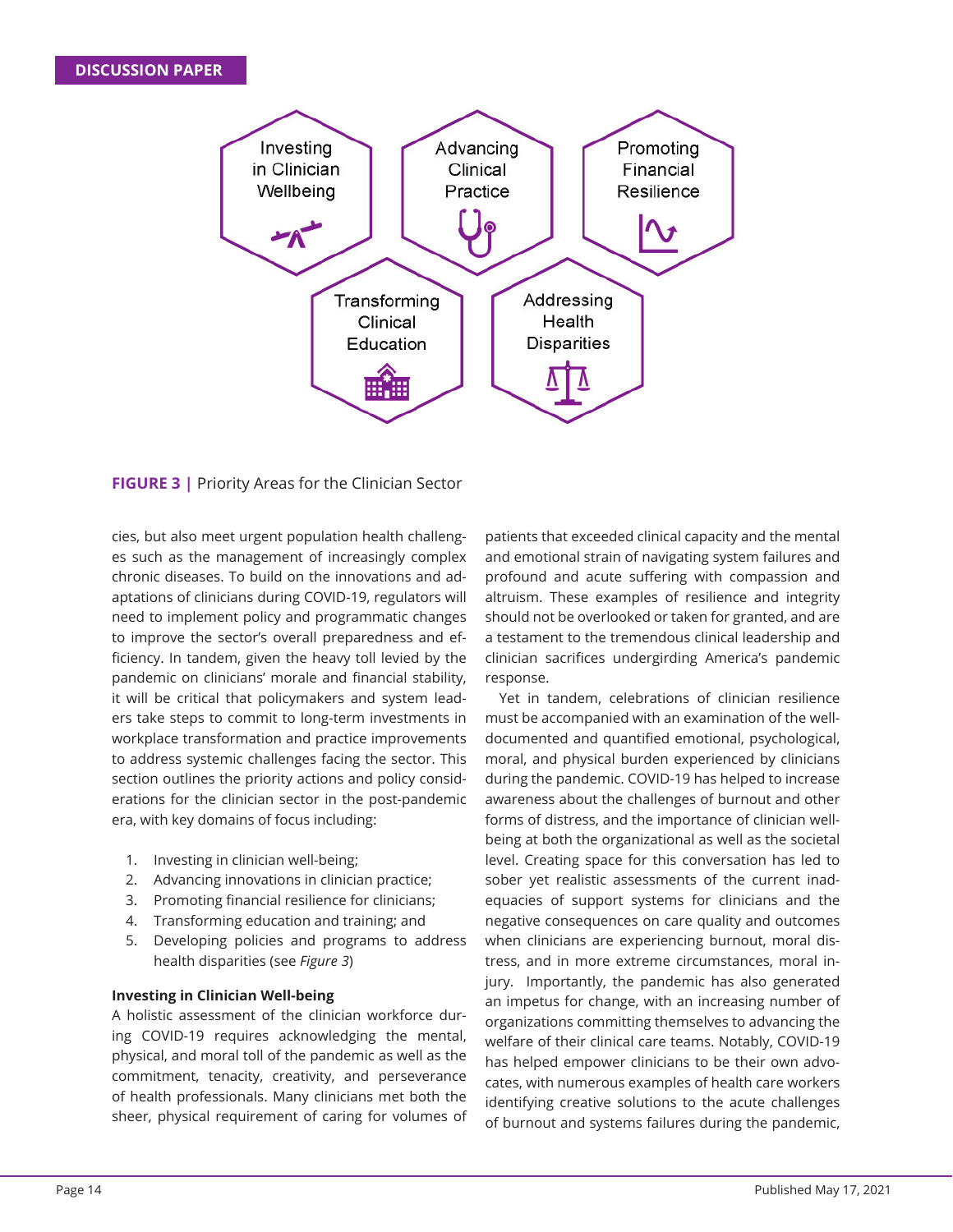# **BOX 1 | Considerations for Investing in Clinician Well-Being**

- Rebuild the trust that has been eroded during the pandemic by focusing on transparent communication and listening to and acting upon the concerns of frontline clinicians
- Health care organizations should act on the recommendations in the NAM's 2019 report on clinician well-being. In particular, health care organizations should prioritize the mitigation of burnout and contributing factors (e.g., moral distress, problems with teamwork, inefficiency, work-life integration issues, isolation), develop a strategy, infrastructure, and leadership (e.g., Chief Wellness Officers) to address the issue, and measure progress on improving well-being
- Strengthen protections for clinicians to report safety and ethical concerns without retribution or retaliation. Create provisions for risk compensation, disability insurance, and life insurance protections for health care workers
- Train senior leadership, supervisors, and managers in the leadership behaviors that cultivate well-being, promote equity and inclusion. Leaders should also be trained to proactively recognize symptoms of emotional and moral distress, mental health issues and functional impairment in health care workers and understand how to guide referrals to institutional or community resources
- Remove stigma and barriers to the use of mental health resources, including by providing sufficient insurance coverage for ongoing mental health services and access to mental health providers who are not employed by the health care organization and are trained in trauma informed care

ranging from addressing shortages of PPE to managing the complexity of staffing to developing new strategies for communication with patients and families. These efforts have affirmed the importance of grounding clinical work in relationships with patients and fostering workplace environments that are diverse and collaborative spaces for clinicians to thrive.

Building on this momentum and supporting the revitalization of the clinician workforce in the aftermath of COVID-19 will require addressing the long-standing drivers of chronic occupational distress and moral injury in the clinician workforce. The NAM's 2019 consensus study on clinician well-being provides an important starting point for policymakers and system leaders to begin to take action to proactively monitor clinicians for symptoms of occupational distress and develop robust support systems for clinicians experiencing emotional, psychological, and moral distress, with attention to reducing the stigma associated with seeking mental health care and associated services [5]. Some examples of tangible organizational, associational, and policy actions that leaders can take to address drivers of distress include developing a robust monitoring system with validated measurement tools for burnout and other forms of distress, realigning educational incentives to ensure that training programs foster pro-

fessional well-being, and reducing burdensome administrative and documentation requirements.

Leaders themselves at all levels of the organization, from managers to executive team members, will also need training in the behaviors that promote well-being, and will need to apply frameworks for cultivating more inclusive and nurturing cultures among all clinicians [126,127]. Modeling these behaviors by leadership is necessary to combat the high prevalence of stigma that clinicians report to be associated with seeking mental health resources. For example, a recent survey of nurses indicated that a lack of time and concerns around retribution, stigma, confidentiality, and licensing were among the leading deterrents to utilizing professional mental health support [128]. Leaders will also need to remain vigilant as many of the consequences of the pandemic on the health care workforce are still evolving, and the full impact of the pandemic will likely not be apparent for some time. To avoid further degradation of workforce well-being, policymakers and health systems need to act now and embrace a new paradigm of collaborative design with leaders and frontline clinicians to stem the tide of occupational distress, burnout, and moral suffering in health care.

Priority actions for investing in clinician well-being are summarized in *Box 1*.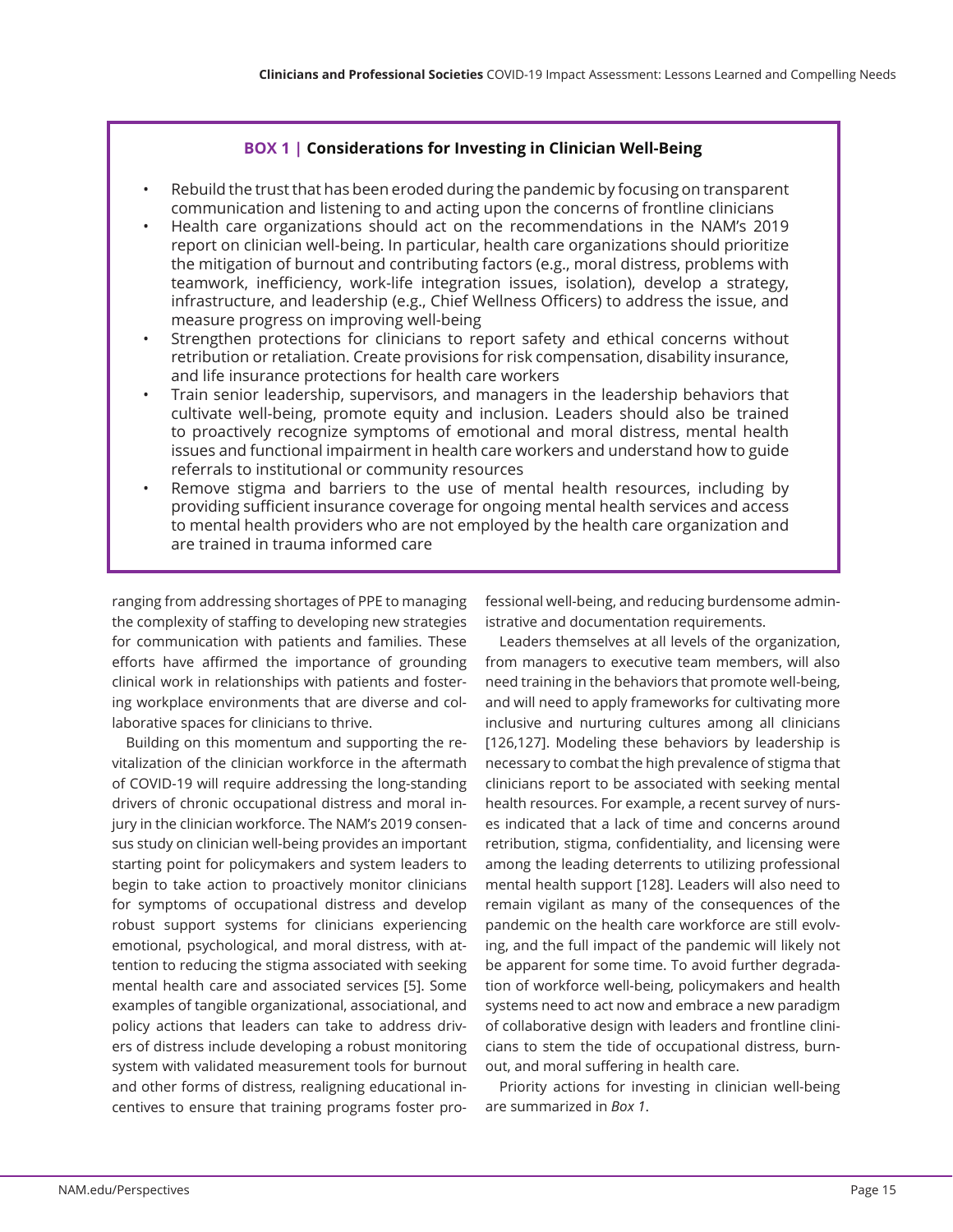# **BOX 2 | Considerations for Advancing Innovations in Clinician Practice**

- Advance frameworks that facilitate the ability of clinicians to be licensed in and care for patients in multiple states while following state licensure requirements
- Implement effective recruitment and retention strategies to address workforce shortages in nursing and critical care
- Encourage the use of system-wide standardized evidence-based protocols for critical care processes and encourage continuing education for clinicians related to key critical care functions
- Within academic institutions, evaluate internal research review and oversight processes to reduce barriers and prioritize and accelerate needed research efforts during a crisis; for other trusted entities, publish evidence-based practice guidelines for clinicians rapidly and frequently during evolving public health emergencies
- Invest in the infrastructure needed to achieve effective health data sharing, especially between health care organizations and public health departments and officials

#### **Advancing Innovations in Clinician Practice**

COVID-19 has demonstrated the value of regulatory flexibilities (e.g., the temporary removal of licensing barriers to interstate practice) and organizational innovations (e.g., the development and uptake of crisis standards of care) for adapting clinical practice to meet patient needs. However, the pandemic has also illustrated the need for improvements in clinical capacity and infrastructure to break down siloes (e.g., between clinicians and researchers) and improve coordination (e.g., between clinicians and public health departments and officials) to foster preparedness for future public health emergencies.

In the aftermath of COVID-19, professional societies will need to review both the process and outputs of guideline development during the pandemic to identify best practices for developing and disseminating guidelines for clinical practice during crisis situations in which the evidence base is rapidly evolving. For example, academic journals played a key role in accelerating the review and publication of new materials by adopting open access policies and receiving support from clinician researchers to expedite peer review. This in turn allowed for the rapid publication of and subsequent updates to clinical guidelines. A review of the clinical research experience during COVID-19 should also include a recognition of the fragmentation of many research efforts and the tensions that arose between clinical care and clinical research. Conversations and partnerships between health care organizations (e.g., Institutional Review Boards) and the research bodies (e.g., the NIH) to develop a dedicated infrastructure for large-scale platform trials, standards for data collection and exchange, and clear protocols would help improve coordination and ensure the sufficiency of study rigor (e.g., power, randomization). Beyond supporting research, bolstering clinical capacity for crises will require care organizations and professional societies to identify the potential skills and capacity gaps exposed by COVID-19 and work to accordingly update continuing education practices and support workforce development initiatives.

The pandemic has also illustrated the importance of digital tools and robust technological infrastructure for the future of clinical practice. Partnerships with policymakers will be key to ensuring that standards for the seamless exchange of data are implemented, guidelines for patient privacy are clarified, and resources to support the modernization of organizational competencies are available (particularly at the practice level, where the adoption of digital tools and telehealth has been uneven, especially among rural and safety net populations). Regulators will also need to collaborate with professional societies and clinicians to determine what lessons can be identified from COVID-19 flexibilities (e.g., around licensing) to maximize clinician capacity for the post-pandemic era. Central to these discussions will be balancing the need for appropriate oversight and credentialing with the recognition of pervasive capacity gaps in communities across America.

Priority actions for advancing innovations in clinical practice are summarized in *Box 2*.

#### **Promoting Financial Resilience for Clinicians**

With COVID-19 exposing the fragility of a volume-based reimbursement system, policymakers will need to implement payment reforms that drive improvements in quality, decrease spending, and promote financial re-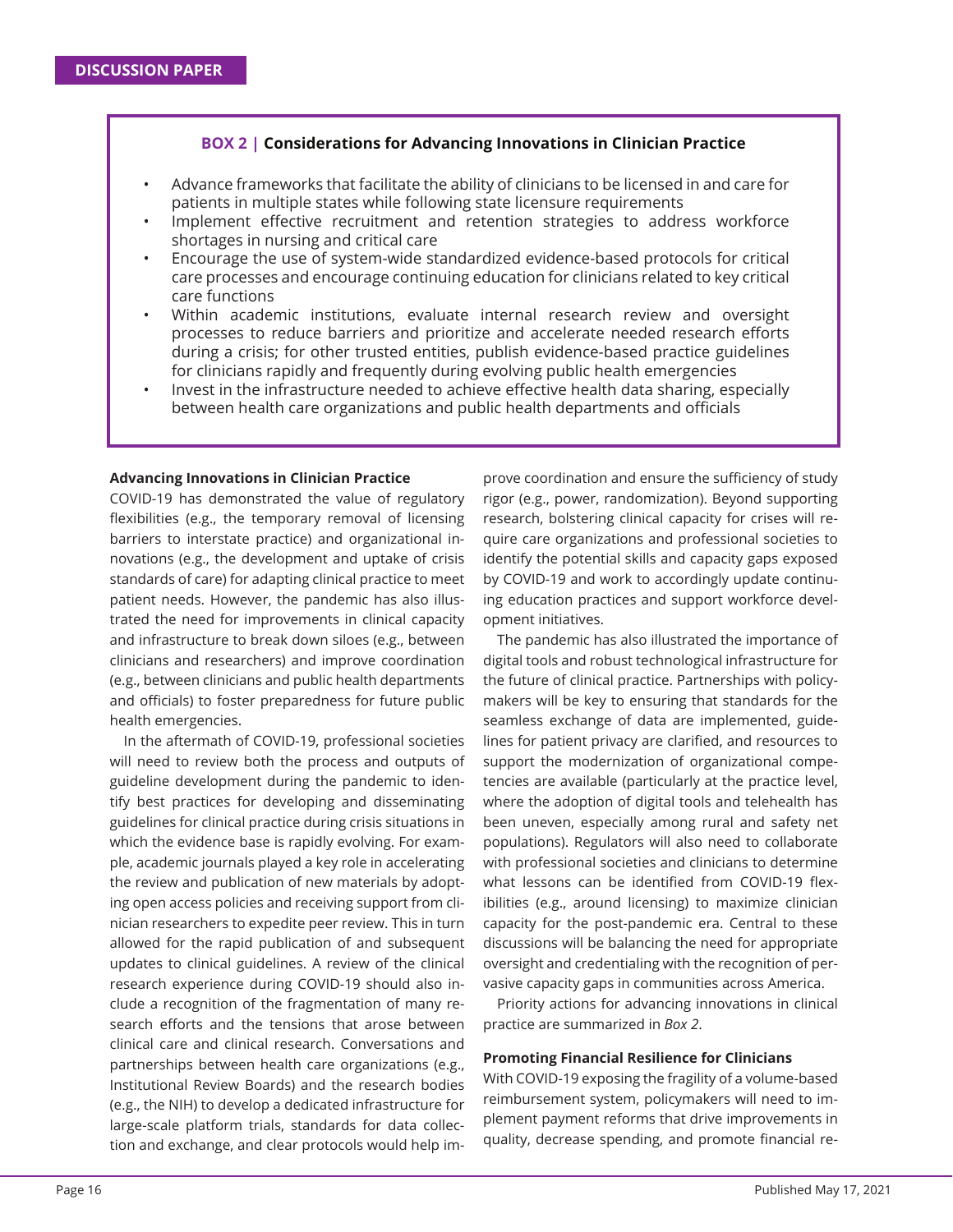# **BOX 3 | Considerations for Promoting Financial Resilience for Clinicians**

- Develop and implement innovative payment models that drive quality and value while building the resiliency and sustainability of clinical practices
- Fund payment models that support high quality team-based care delivery and coordination in treatment planning and management
- Build on COVID-19 reporting flexibilities to streamline future quality measurement and reduce the administrative burdens associated with prior authorization
- Establish a standard approach for supporting patient access and continuity of health care during public health emergencies and natural disasters
- Establish longer-term coverage and payment policies for telehealth services to promote continued availability of these services by medical practices post-COVID-19

siliency for clinicians by transitioning to a more diverse set of payment models. Many examples of alternative payment models (APMs) have been trialed over the past decade, some of which may have been associated with modest cost savings pre-pandemic and improved financial positioning for clinicians during COVID-19. However, widespread adoption of such models has lagged. First, interested practices often lack the resources needed to invest in the tools and data systems needed to redesign care delivery. Second, the steep requirements for financial risk inherent in many APM models have posed barriers to participation. Third, the risk adjustment for many APMs has been perceived to be inadequate, particularly given emerging evidence demonstrating the financial losses incurred by providers who treat patients with greater medical and social needs [101].

To strengthen the health care system and make practices more resilient to future public health emergencies, regulators should take steps to redesign payment models and provide the necessary support to clinicians to facilitate the transition away from volume-based reimbursement. Increasing the accessibility of pilot programs (e.g., Medicare's medical home models) for clinicians and fostering partnerships with payers may promote the adoption of new payment systems. Importantly, policymakers must also provide meaningful opportunities for clinicians to engage in the payment redesign process, particularly given the limited engagement by policymakers with existing advisory groups (e.g., the Physician-Focused Payment Model Technical Advisory Committee) [102]. Good faith, cross-sector collaborations—such as those formed during the pandemic—can help achieve consensus and spur the adoption of tangible reforms.

In addition to realigning financial incentives, policymakers, payers, and clinicians should work together to evaluate how COVID-19 flexibilities, where appropriate, could be iterated upon to reduce the administrative burden of clinicians. While quality measurement is critical to payment reform, measurement for the sake of measurement only adds to the administrative burden of clinicians. To improve and reinvent the quality measurement ecosystem for future pandemics, CMS and commercial payers should focus on streamlining measure sets to prioritize the most impactful metrics for patients and clinicians. Furthermore, transitioning to a selective approach for prior authorization, as proposed in a 2018 consensus statement issued by professional societies and industry associations, can help improve transparency, efficiency, and continuity of care beyond the pandemic [103].

As policymakers take steps to implement payment reforms, they must also recognize the fragile state of many practices following COVID-19. While the rapid allocation of federal relief funds helped temporarily stabilize many practices, assistance was fragmented, leaving out certain critical providers, and the duration of these measures remains inadequate to address ongoing revenue losses and increased expenses. In the short term, Congress and CMS could help accelerate providers' recovery from the financial impact of COV-ID-19 by extending pandemic-era policies for telehealth reimbursement, while using the lens of value-based payment to develop telehealth payment policies for the long term. With a growing body of evidence from the pandemic illustrating that many clinical conditions could be effectively managed using virtual care modalities, regulatory actions—including permanently lifting originating site requirements, and continuing coverage of certain telehealth modalities—will help support the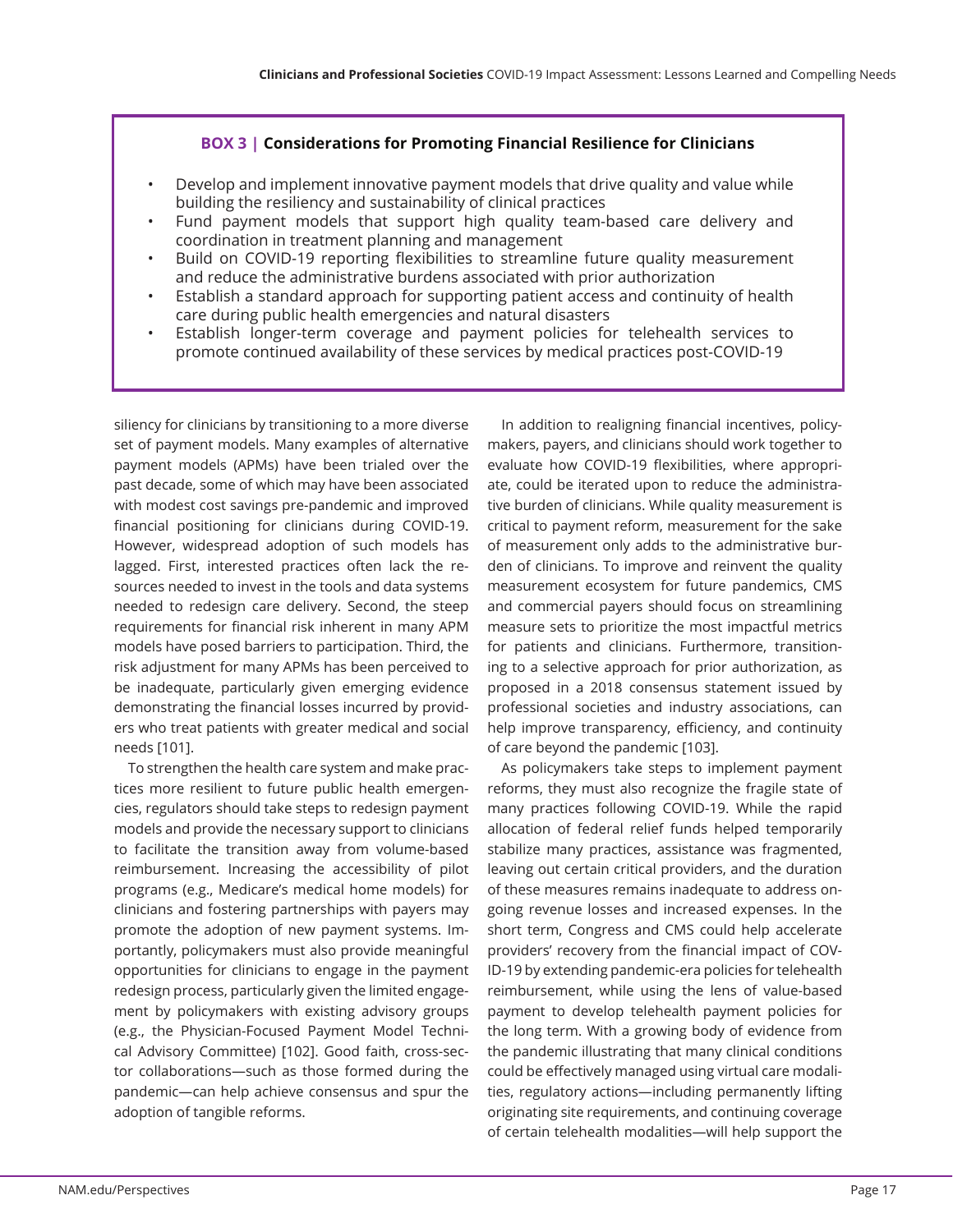## **BOX 4 | Considerations for Transforming Education and Training**

- Address the drivers of inequities in resources and learner experiences in academic medicine and nursing, including structural racism
- Address financial barriers to student access and progression in health professions education
- Expand the prevalence of competency-based, time-variable education across health professions programs
- Advance innovation in health professions education through technology and simulation for continuous learning

continued use of these delivery innovations. In the long term, policymakers should build on the recent experiences with advanced payments, provider relief funding, and cost sharing waivers to establish standard approaches to support patient access and continuity of medical care during future public health emergencies.

Priority actions for promoting financial resilience for clinicians are summarized in *Box 3*.

#### **Transforming Education and Training**

Pandemic-induced disruptions to and innovations in clinical education provide an important window for clinicians and professional societies to build upon existing momentum for reform to improve the affordability, accessibility, and equity of clinical education in the 21st century.

As a starting point, the broad inequities exposed by the COVID-19 pandemic illustrate the need for health professions schools to appropriately transform their curricula to prioritize attention to equity. In tandem, academic medicine and nursing will need to take a deliberate approach to rethinking pipeline recruitment, clinical training, hiring processes, and workforce organization to improve diversity across all axes of representation and create clinical environments that support the development of historically underrepresented and marginalized populations [91,104]. For example, the economic impact of the pandemic on both student and university finances should prompt a meaningful conversation about opportunities to improve the affordability of clinical education, and should merit consideration from policymakers to expand existing clinician pipeline programs, including the Health Career Opportunity Program and the National Health Service Corps [105,106,107]. Likewise, educators should incorporate lessons from COVID-19 to improve the equity of training and application processes, such as addressing the inequities created by the inconsistent availability

of visiting clinical rotations in medical residency selection processes [108]. To operationalize this systemsbased approach to improving equity in clinical education, health professions schools will need to develop systems for measuring and assessing progress toward diversity, equity, and inclusion [109].

Efforts to transform clinical curricula should also incorporate evidence from COVID-19 on different pedagogical innovations. For example, educators may seek to update their curricula to include a new focus on crisis communication, critical appraisal of scientific evidence, and experiential opportunities to enhance "webside" manner for a new generation of clinicians who are digital natives [110]. In the process, the trauma of COVID-19 should prompt educators to devote greater attention to issues of clinician well-being and ethical decision-making. The pandemic has also emphasized how clinical care is a "team sport," and that interprofessional education for physicians, nurses, and other allied health professionals is critical for the delivery of safe, empathetic, and high-quality patient care.

Furthermore, COVID-19 has illustrated the value of competency-based, time-variable education, which creates flexibility for learning without compromising rigor or the expected performance standards for students and trainees [108]. Sustaining these innovations beyond the pandemic will require collaboration across health professions schools, professional societies, and policymakers. For example, scaling competency-based, time-variable education will not only necessitate investments in new education models, assessment tools, and faculty development programs, but also require academic institutions as well as licensing, certification, and regulatory bodies to shift their requirements from a time-based orientation (e.g., credit hours, program length) to an achievement-based orientation (e.g., mastery of required skills). Such partnerships will be critical for building on the momentum from COVID-19 to redi-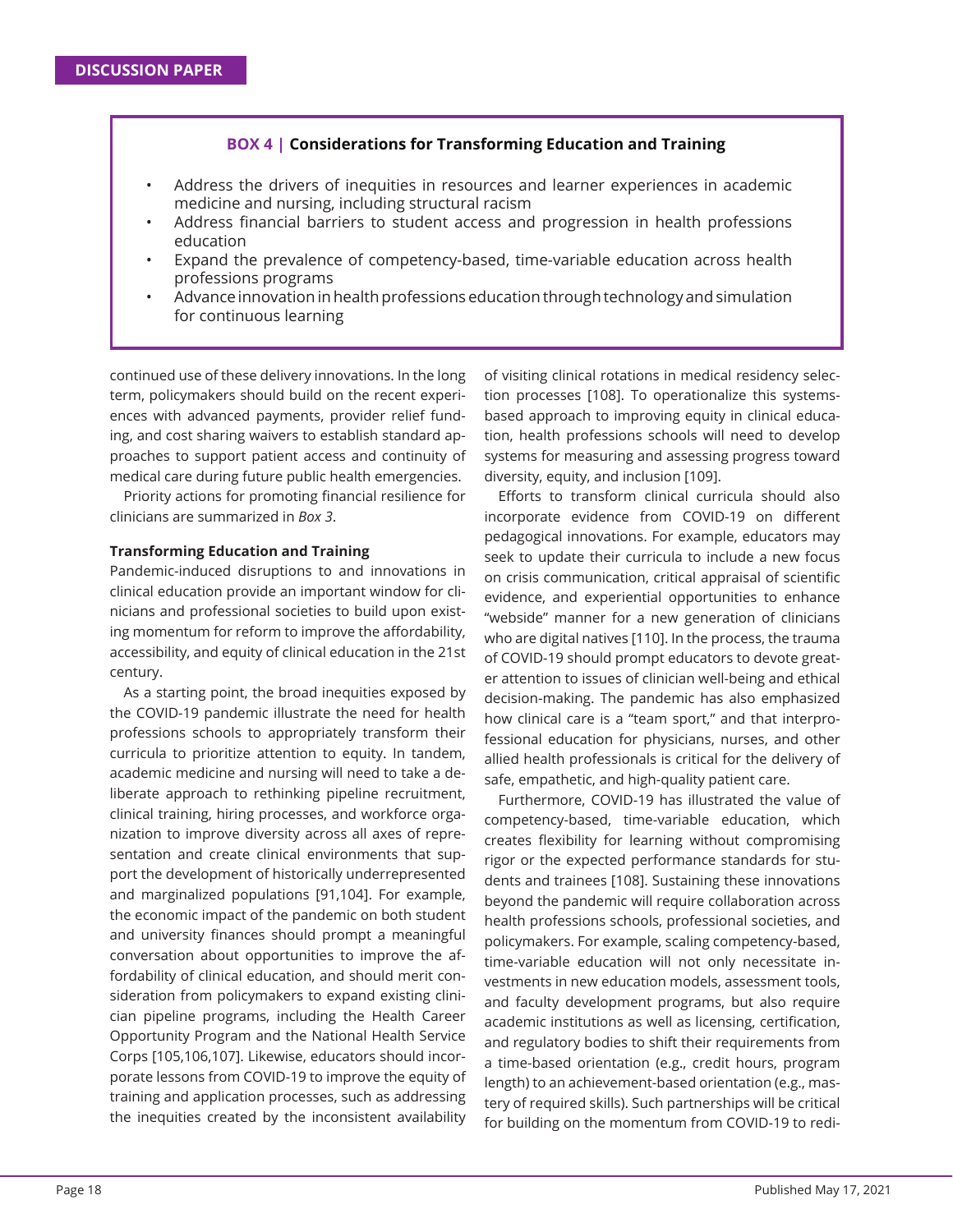# **BOX 5 | Considerations for Addressing Health Disparities**

- Develop fair, equitable, and transparent plans for resource allocation and access to testing, treatment, and nursing services. Plans should include adjustments for increasing access to people who are systematically disadvantaged, disabled, or otherwise vulnerable
- All plans should be designed with a systematic inquiry into how racism might be at play in this decision or plan
- Health care institutions and leaders should create ongoing methods of surveillance of the impact of their decisions and protocols on different types of professionals and staff and to proactively assess the unintended inequities or consequences that arise from them
- Develop standardized protocols regarding participating in treatment decisionmaking or support by families, surrogates, and health care agents to patients during crisis situations that do not disadvantage certain groups or create barriers that disproportionately add burden to certain professions or roles

rect the focus of clinical education away from process and towards outcomes.

Priority actions for transforming education and training are summarized in *Box 4.*

# **Developing Policies and Programs to Address Health Disparities**

The disparate impact of COVID-19 on marginalized populations is the result of long-standing disparities in population health in the U.S. for people made vulnerable by racism, socioeconomic disparities, geography, disability, and bias. Beyond the distressing gaps in access to affordable health care and the environmental challenges contributing to poorer health outcomes for marginalized populations, the pandemic has also demonstrated how inequities are embedded in various processes in health care (e.g., recruitment for clinical trials, guidelines for the allocation of medical products) [111,112].

Addressing health disparities will require a systems approach inclusive of all sectors of the health system. But as direct providers of care to patients in need, clinicians will play an important role at combating inequities on the frontlines. At the level of care delivery, clinicians and professional societies will need to use the lens of equity to address implicit biases within clinical practice (e.g., the use of race when estimating kidney function) [113,114]. Clinicians will need to also review guidelines for public health emergencies to ensure that such protocols do not disadvantage certain groups.

Of course, meaningful progress to redress the disparities in American health care will require embedding equity and the ethos of justice in all aspects of clinical training, practice, and operations, rather than treating issues of representation and racial bias in isolation. Indeed, each of the priority actions listed above in Box 1 through Box 4 can and should be centered around the principles of equity, whether it is a priority action to address clinician well-being (e.g., recognizing the association between racial bias and burnout) or a policy consideration for improving equity in clinician education (e.g., the chronic underrepresentation of communities of color in clinical practice) [115].

Priority actions for addressing health disparities are summarized in *Box 5*.

# **Conclusion**

This discussion paper has sought to highlight the challenges and lessons for clinicians and professional societies during the COVID-19 pandemic. While this paper has focused primarily on the experience of physicians and nurses, which represent two of the largest segments of the health professions workforce, it is important to acknowledge the tremendous contributions of all health care workers, including a range of allied health professions who provide care in diverse clinical settings encompassing community clinics, long-term care facilities, and hospitals. The clinician sector has played a leading role during each stage of the response to CO-VID-19, from detecting and caring for the first infected patients at the beginning of the outbreak, to adapting care models to meet the needs of both COVID-19 and non-COVID-19 patients as the pandemic progressed, to more recently supporting vaccination campaigns by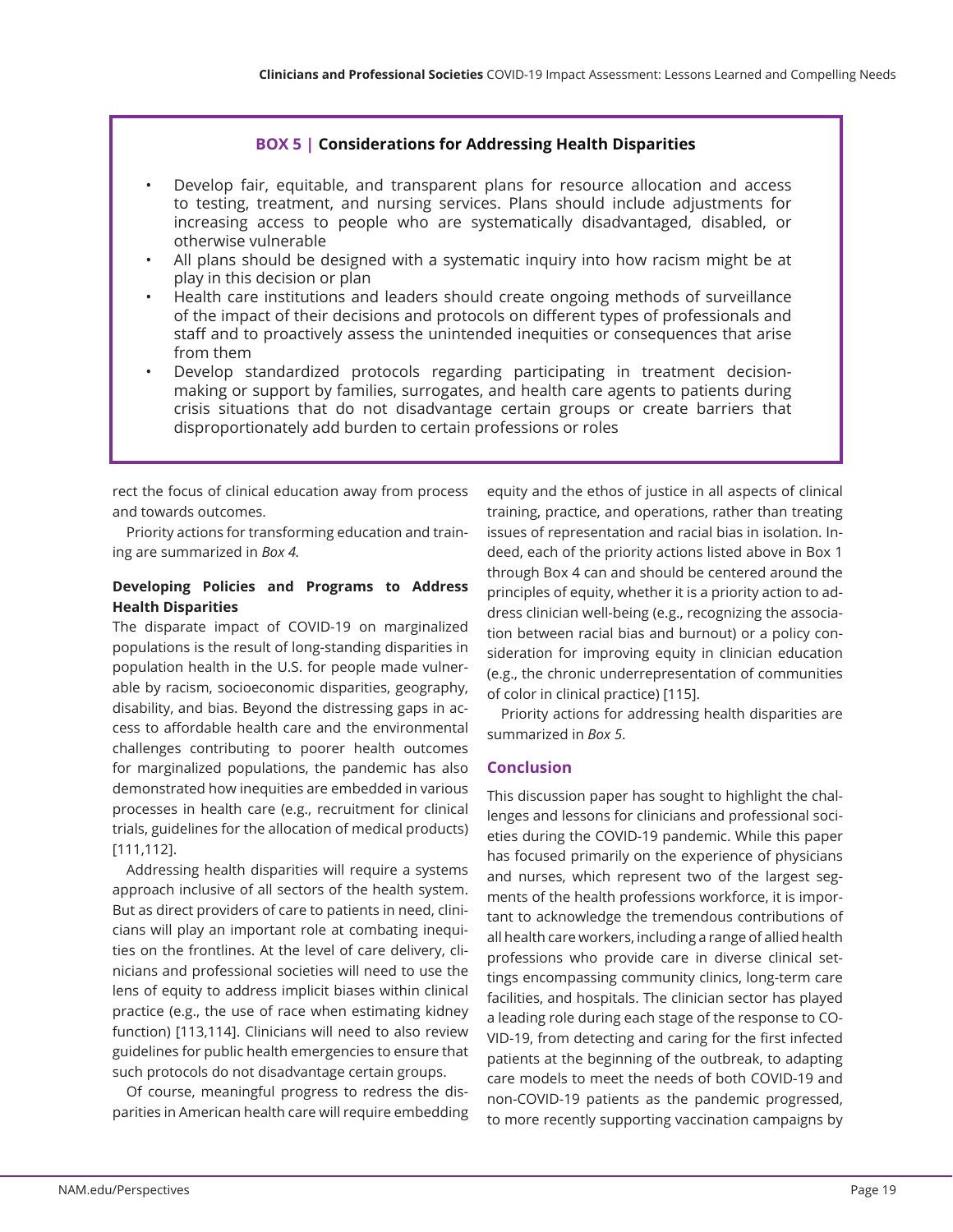administering shots and organizing to address vaccine hesitancy. Beyond care delivery, clinicians also worked to navigate uncertain clinical environments and an evolving evidence base to develop clinical guidelines for COVID-19. Furthermore, clinicians have served as trusted messengers and voices for change throughout the pandemic, organizing at the national and grassroots levels to highlight the role of structural racism in pandemic disparities and advocate for improving the equity of both the pandemic response and the health care system writ large.

Yet the diverse contributions of clinicians during the pandemic—layered on top of their first and foremost responsibility of delivering empathetic and effective patient care—have taken their toll. Emerging evidence unequivocally indicates the tremendous physical, mental, emotional, and moral burden imposed by a prolonged public health emergency on the clinician workforce. Pandemic-era stressors spanning dangers to clinicians' personal safety, to isolation from personal and professional support networks, to the persistent burden of working in understaffed and over-booked care delivery settings, to the role of structural racism in contributing to stark inequities in pandemic outcomes, have all exacerbated pre-pandemic trends of rising burnout, moral distress and deteriorating clinician well-being. COVID-19 has also exposed existing challenges for the clinician sector, from the instability of fee-for-service reimbursement to the gaps in clinical capacity for specific specialties (e.g., critical care) and populations (e.g., rural, safety net), to the inequities embedded into health professions training and clinical care. It has also illuminated the prevalence of moral injury associated with clinical care during the pandemic.

Although the pandemic remains ongoing at the time of this paper's publication, the experiences of clinicians to date offer valuable insights for policymakers as the country works to navigate the next phase of the pandemic and future emergency preparedness. For example, a key lesson from the pandemic is how building a robust health care system capable of meeting both population health needs and emergency situations is predicated on a sufficiently resourced clinician workforce. In this discussion paper, leaders from the clinician sector have sought to review the experience to date of clinicians and present the priority actions for guiding COVID-19 response and recovery. Considerations for policymakers include investing in clinician well-being, advancing innovations in clinician practice, promoting financial resilience for clinicians, transforming education and training, and developing policies

and programs to address health disparities. A resilient health care system begins with a resilient health care workforce, and by addressing the systemic challenges exposed and exacerbated by the pandemic, policymakers can support and revitalize the clinician workforce to meet the health and care needs of patients and communities across America for COVID-19 and beyond.

## **References**

- 1. Salsberg, E., and R. Martiniano. 2018. Health Care Jobs Projected To Continue To Grow Far Faster Than Jobs In The General Economy. *Health Affairs Blog.* https://doi.org/10.1377/hblog20180502.984593.
- 2. American Association of Colleges of Nursing. 2019. *Nursing Fact Sheet.* Available at: https://www. aacnnursing.org/news-Information/fact-sheets/ nursing-fact-sheet (accessed on November 30, 2020).
- 3. Kaiser Family Foundation. 2020. *Primary Care Health Professional Shortage Areas.* Available at: https://www.kff .org/other/state-indicator/primary-care-health-professional-shortage-areas-hpsas/ ?currentTimeframe=0&sortModel=%7B%22colId% 22:%22Location%22,%22sort%22:%22asc%22%7D (accessed on November 30, 2020).
- 4. Rotenstein, L. S., M. Torre, M. A. Ramos, R. C. Rosales, C. Guille, S. Sen, and D. A. Mata. 2018. Prevalence of Burnout Among Physicians: A Systematic Review. *JAMA* 320;11:1131-1150. https://doi. org/10.1001/jama.2018.12777.
- 5. National Academies of Sciences, Engineering, and Medicine. 2019. *Taking Action Against Clinician Burnout: A Systems Approach to Professional Well-Being.*  Washington, DC: The National Academies Press. https://doi.org/10.17226/25521.
- 6. National Academies of Sciences, Engineering, and Medicine. 2020. *Rapid Expert Consultation on Understanding Causes of Health Care Worker Deaths Due to the COVID-19 Pandemic (December 10, 2020).* Washington, DC: The National Academies Press. https:// doi.org/10.17226/26018.
- 7. Kaiser Health News. 2020. *Lost on the Frontline: Explore the Database.* Available at: https://khn.org/ news/lost-on-the-frontline-explore-the-database/ (accessed on November 30, 2020).
- 8. Rossi, R., V. Socci, F. Pacitti, G. Lorenzo, A. Di Marco, A. Siracusano, and A. Rossi. 2020. Mental Health Outcomes Among Frontline and Second-Line Health Care Workers During the Coronavirus Disease 2019 (COVID-19) Pandemic in Italy. *JAMA Network Open* 3(5): e2010185. https://doi.org/10.1001/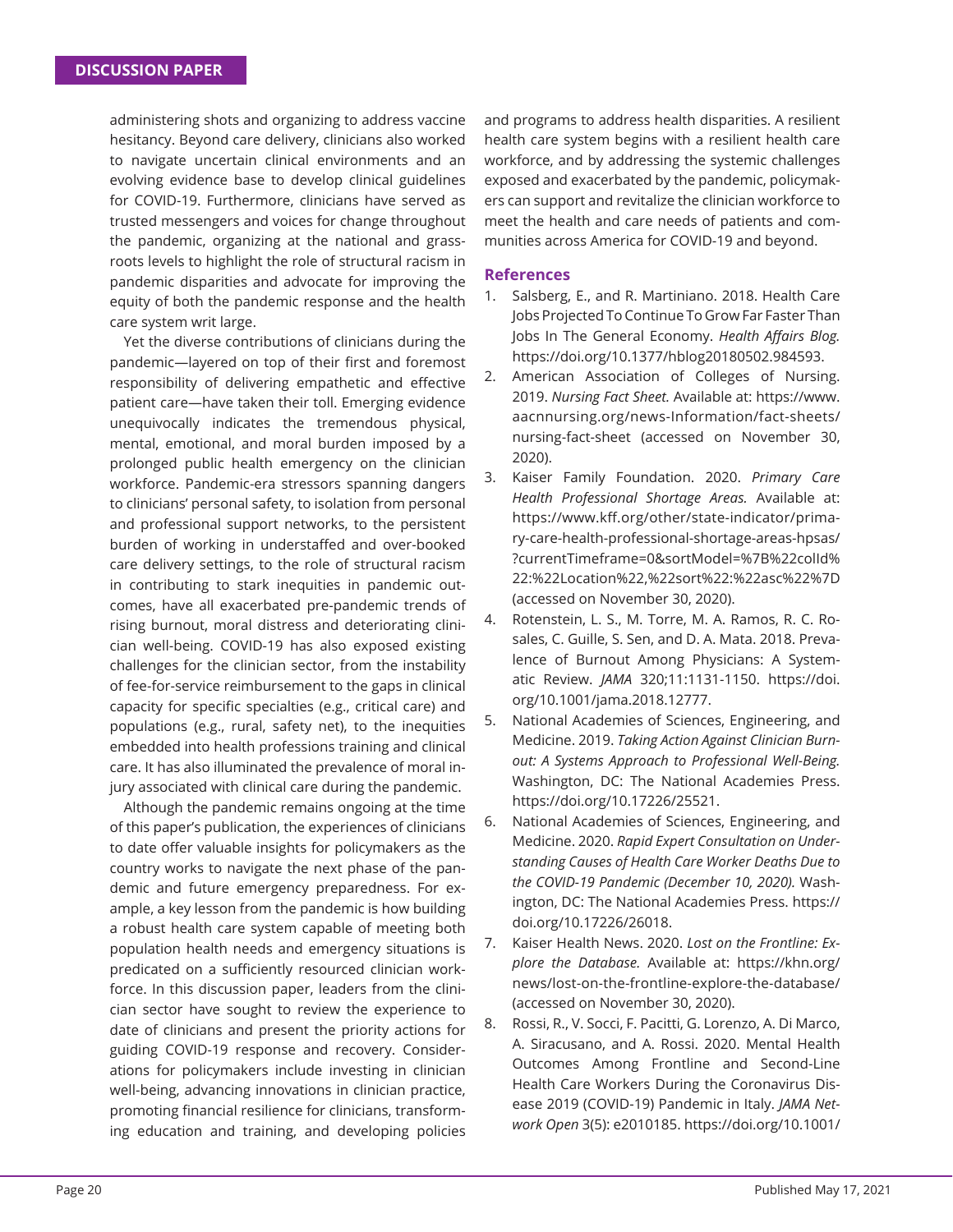jamanetworkopen.2020.10185.

- 9. National Academy of Medicine. 2021. *Action Collaborative on Clinician Well-Being and Resilience.*  Available at: https://nam.edu/initiatives/clinicianresilience-and-well-being/ (accessed on January 5, 2021).
- 10. Poston, J. T., B. K. Patel, and A. M. Davis. 2020. Management of Critically Ill Adults With COVID-19. *JAMA* 323;18:1839-1841. https://doi.org/10.1001/ jama.2020.4914.
- 11. Infectious Diseases Society of America. 2020. *Guidelines on the Treatment and Management of Patients with COVID-19.* Available at: https://www.idsociety.org/practice-guideline/covid-19-guidelinetreatment-and-management/#toc-8 (accessed on November 30, 2020).
- 12. Surviving Sepsis Campaign. 2020. *COVID-19 Guidelines.* Available at: https://www.sccm.org/Surviving-SepsisCampaign/Guidelines/COVID-19 (accessed on November 30, 2020).
- 13. American Association of Critical Care Nurses. 2020. *Procedure Manual: COVID-19 Resources.* Available at: https://www.aacn.org/clinical-resources/ covid-19/procedure-manual-covid-19-resources (accessed on December 8, 2020).
- 14. American Association of Critical Care Nurses. 2020. *COVID-19 Micro-Credential Among First for Clinical Care*. Available at: https://www.aacn.org/ newsroom/covid-19-micro-credential-among-firstfor-clinical-care (accessed on December 8, 2020).
- 15. Dominus, S. 2020. The Covid Drug Wars That Pitted Doctor vs. Doctor. August 5, *New York Times*. Available at: https://www.nytimes.com/2020/08/05/ magazine/covid-drug-wars-doctors.html (accessed on November 30, 2020).
- 16. Gupta, S., S. S. Hayek, W. Wang, L. Chan, K. S. Mathews, M. L. Melamed, S. K. Brenner, A. Leonberg-Yoo, E. J. Schenck, J. Radbel, J. Reiser, A. Bansal, A. Srivastava, Y. Zhou, A. Sutherland, A. Green, A. M. Shehata, N. Goyal, A. Vijayan, J. C. Q. Velez, S. Shaefi, C. R. Parikh, J. Arunthamakun, A. M. Athavale, A. N. Friedman, S. A. P. Short, Z. A. Kibbelaar, S. A. Omar, A. J. Admon, J. P. Donnelly, H. B. Gershengorn, M. A. Hernan, M. W. Semler, and D. E. Leaf. 2020. Factors Associated With Death in Critically Ill Patients With Coronavirus Disease 2019 in the US. *JAMA Internal Medicine* 180;11:1436-1446. https:// doi.org/10.1001/jamainternmed.2020.3596.
- 17. Lynch, H. F., A. Bateman-House, and A. L. Caplan. 2020. 'Panic Prescribing' Untested Coronavirus Treatments: A Danger To Patients Today

and Tomorrow. *Health Affairs Blog.* https://doi. org/10.1377/hblog20200330.265604.

- 18. American Medical Association. 2020. *Joint Statement on Ordering, Prescribing or Dispensing CO-VID-19 Medications.* Available at: https://www. ama-assn.org/delivering-care/public-health/jointstatement-ordering-prescribing-or-dispensing-covid-19 (accessed on November 30, 2020).
- 19. Centers for Medicare & Medicaid Services. 2020. *Trump Administration Champions Reporting of CO-VID-19 Clinical Trial Data through Quality Payment Program, Announces New Clinical Trials Improvement Activity.* Available at: https://www.cms.gov/ newsroom/press-releases/trump-administrationchampions-reporting-covid-19-clinical-trial-datathrough-quality-payment (accessed on November 30, 2020).
- 20. Spetz, J. 2020. There Are Not Nearly Enough Nurses To Handle The Surge Of Coronavirus Patients: Here's How To Close the Gap Quickly. *Health Affairs Blog.* https://doi.org/10.1377/ hblog20200327.714037.
- 21. Halpern, N. A., S. M. Pasores, J. M. Oropello, and V. Kvetan. 2013. Critical Care Medicine in the United States: Addressing the Intensivist Shortage and Image of the Specialty. *Critical Care Medicine* 41(12):2754-2761. https://doi.org/10.1097/ CCM.0b013e318298a6fb.
- 22. Keeley, C., J. Jimenez, H. Jackson, L. Boudourakis, R. J. Salway, N. Cineas, Y. Villaneuva, D. Bell, A. B. Wallach, D. B. Schwartz, I. Mendez-Justiniano, and T. G. Long. 2020. Staffing Up For The Surge: Expanding The New York City Public Hospital Workforce During The COVID-19 Pandemic. *Health Affairs* 39(8):1426-1430. https://doi.org/10.1377/ hlthaff .2020.00904.
- 23. American Medical Association. 2020. *COVID-19 Volunteer Guide for Health Care Professionals.* Available at: https://www.ama-assn.org/delivering-care/ public-health/covid-19-volunteer-guide-healthcare-professionals (accessed on November 30, 2020).
- 24. Barnett, M. L. 2020. A Second, Hidden Pandemic Will Follow COVID-19. We Need to Be Ready For It. April 8, *Washington Post.* Available at: https://www. washingtonpost.com/opinions/2020/04/08/covid-19-pandemic-will-end-americas-next-health-crisisis-already-starting/?arc404=true (accessed on November 30, 2020).
- 25. Centers for Medicare and Medicaid Services. 2020. *Medicare Telemedicine Health Care Provider Fact*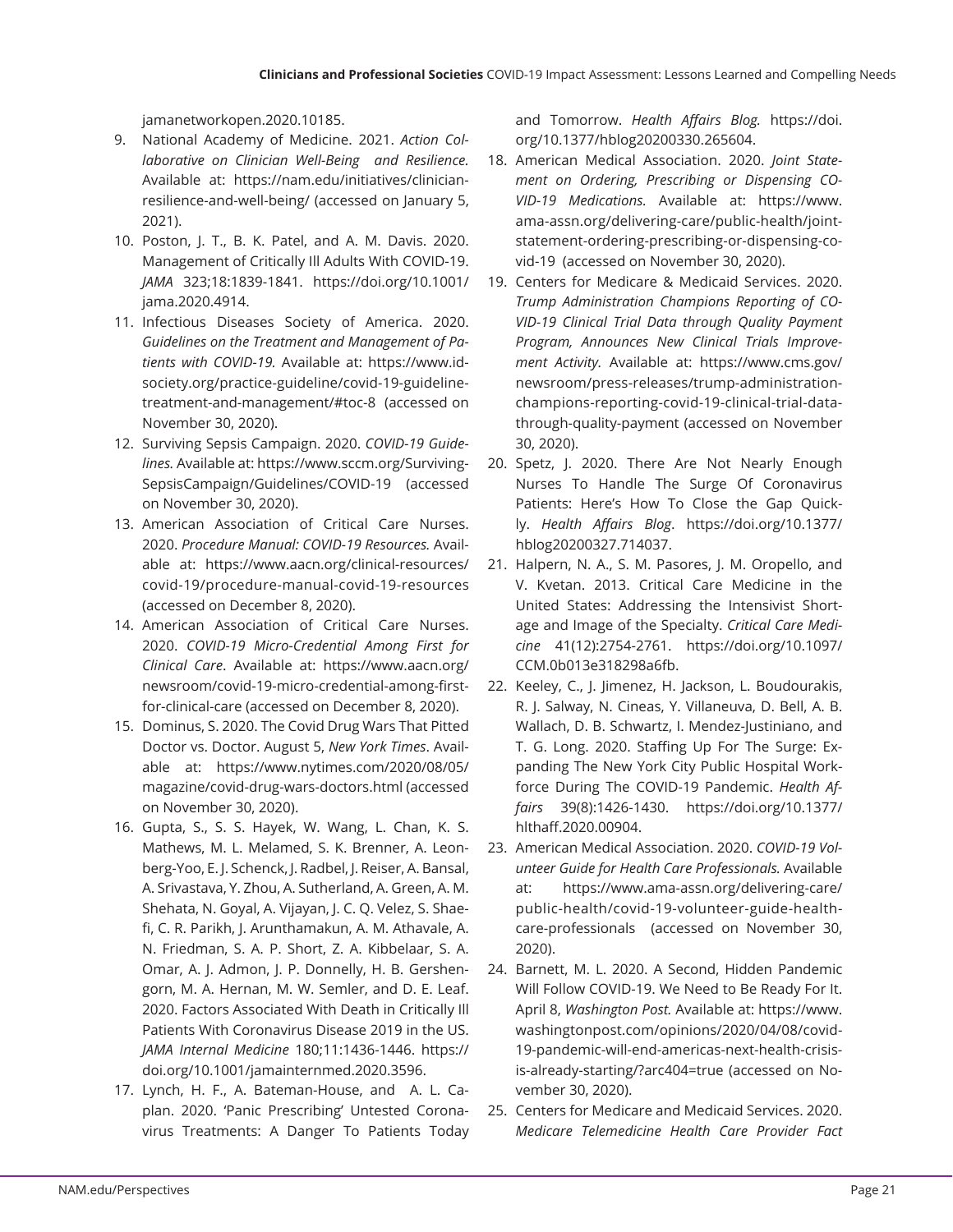*Sheet.* Available at: https://www.cms.gov/newsroom/fact-sheets/medicare-telemedicine-healthcare-provider-fact-sheet (accessed on November 30, 2020).

- 26. U.S. Food and Drug Administration. 2020. *Enforcement Policy for Non-Invasive Remote Monitoring Devices Used to Support Patient Monitoring During the Coronavirus Disease 2019 (COVID-19) Public Health Emergency.* Available at: https://www.fda.gov/media/136290/download (accessed on November 30, 2020).
- 27. Alexander, G. C., M. Tajanlangit, J. Heyward, O. Mansour, D. M. Qato, and R. S. Stafford. 2020. Use and Content of Primary Care Office-Based vs Telemedicine Care Visits During the COVID-19 Pandemic in the US. *JAMA Network Open* 3(10):e2021476. https:// doi.org/10.1001/jamanetworkopen.2020.21476.
- 28. Mehrotra, A., M. Chernew, D. Linetsky, H. Hatch, D. Cutler, and E. C. Schneider. 2020. *The Impact of the COVID-19 Pandemic on Outpatient Care: Visits Return to Prepandemic Levels, but Not for All Providers and Patients.* Available at: https://www.commonwealthfund.org/publications/2020/oct/impactcovid-19-pandemic-outpatient-care-visits-returnprepandemic-levels (accessed on November 30, 2020).
- 29. Jercich, K. 2020. *Most Clinicians Can't Access Telehealth Directly From EHRs.* Available at: https:// www.healthcareitnews.com/news/most-clinicianscant-access-telehealth-directly-ehrs (accessed on November 30, 2020).
- 30. Whaley, C. M., M. F. Pera, J. Cantor, J. Chang, J. Velasco, H. K. Hagg, N. Sood, and D. M. Bravata. 2020. Changes in Health Services Use Among Commercially Insured US Populations During the COVID-19 Pandemic. *JAMA Network Open* 3(11): e2024984. https://doi.org/10.1001/jamanetworkopen.2020.24984.
- 31. Roberts, E. T., and A. Mehrotra. 2020. Assessment of Disparities in Digital Access Among Medicare Beneficiaries and Implications for Telemedicine. *JAMA Internal Medicine* 180(10):1386-1389. https:// doi.org/10.1001/jamainternmed.2020.2666.
- 32. Katersky, A., and S. R. Kim. 2020. *From House Calls to Drive-Thru Visits, Independent Physicians Adapt Amid COVID-19 Crisis.* Available at: https://abcnews. go.com/US/house-calls-drive-visits-independentphysicians-adapt-amid/story?id=70131146 (accessed on November 30, 2020).
- 33. American Association of Colleges of Nursing. 2020. *Considerations for COVID-19 Preparedness and Response in U.S. Schools of Nursing.* Available at: https://www.aacnnursing.org/Portals/42/AcademicNursing/pdf/Considerations-for-COVID19- Nursing-Schools.pdf (accessed on November 30, 2020).
- 34. American Association of Medical Colleges. 2020. *Updated Interim Guidance for Medical Students' Participation in Patient Care During the Coronavirus (CO-VID-19) Outbreak.* Available at: https://www.aamc. org/news-insights/press-releases/updated-interim-guidance-medical-students-participation-patient-care-during-coronavirus-covid-19 (accessed on November 30, 2020).
- 35. American Red Cross. 2020. *Academic Service Learning.* Available at: https://www.redcross.org/aboutus/who-we-are/nursing-health/academic-servicelearning.html (accessed on November 30, 2020).
- 36. Byrnes, Y. M., A. M. Civantos, B. C. Go, T. L. McWilliams, and K. Rajasekaran. 2020. Effect of the COV-ID-19 pandemic on medical student career perceptions: a national survey study. *Medical Education Online* 25(1):1-19. https://doi.org/10.1080/108729 81.2020.1798088.
- 37. Commission on Collegiate Nursing Education. 2020. *Information Regarding Coronavirus Impact on CCNE Accredited Baccalaureate and Graduate Nursing Programs.* Available at: https://www.aacnnursing.org/Portals/42/CCNE/News/CCNE-Statementon-Coronavirus-Bacc-and-Grad.pdf (accessed on November 30, 2020).
- 38. American Association of Colleges of Nursing. 2020. *Considerations for Reopening U.S. Schools of Nursing During COVID-19.* Available at: https://www. aacnnursing.org/Portals/42/News/AACN-Guidance-Reopening-Schools-COVID-19-July-2020.pdf (accessed on January 20, 2021).
- 39. American Association of Colleges of Nursing. 2021. *AACN Launches New National Campaign to Elevate Academic Nursing's Role in Administering the COV-ID-19 Vaccine.* Available at: https://www.aacnnursing.org/News-Information/Press-Releases/View/ ArticleId/24761/national-campaign-covid-19-vaccine (accessed on January 20, 2021.
- 40. Orbey, E. 2020. The Medical Students Who Joined the Battle Against the Coronavirus. May 6, *The New Yorker*. Available at: https://www.newyorker.com/ science/medical-dispatch/the-medical-studentswho-joined-the-battle-against-the-coronavirus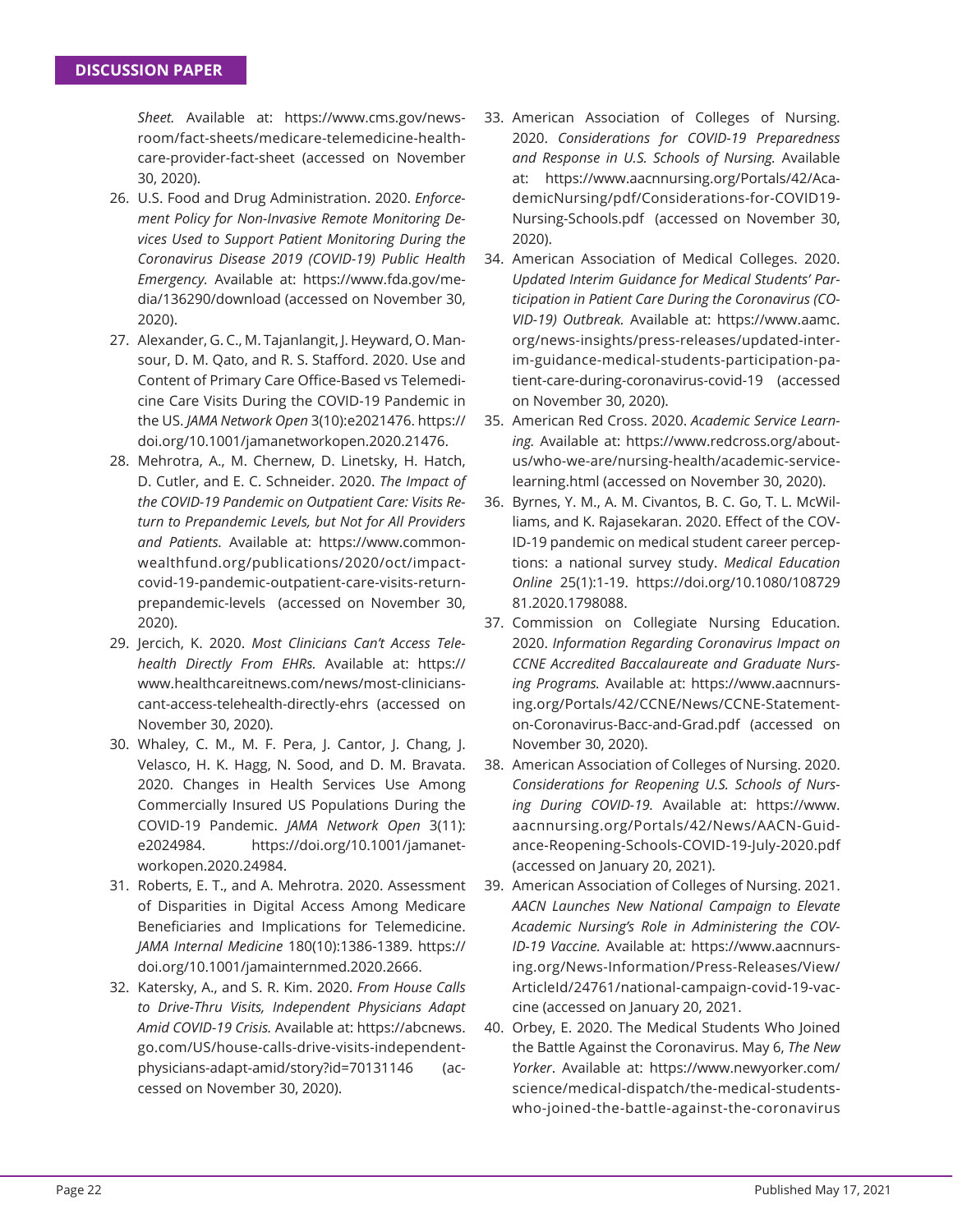(accessed on November 30, 2020).

- 41. Accreditation Council for Graduate Medical Education. 2020. *ACGME Statement on Early Graduation from US Medical Schools and Early Appointment to the Clinical Learning Environment.* Available at: https://acgme.org/Newsroom/Newsroom-Details/ ArticleID/10184/ACGME-Statement-on-Early-Graduation-from-US-Medical-Schools-and-Early-Appointment-to-the-Clinical-Learning-Environment (accessed on November 30, 2020).
- 42. American Medical Association. 2020. *AMA Guiding Principles to Protect Learners Responding to CO-VID-19.* Available at: https://www.ama-assn.org/ delivering-care/public-health/ama-guiding-principles-protect-learners-responding-covid-19 (accessed on January 5, 2021).
- 43. Satariano, A. 2020. Coronavirus Doctors Battle Another Scourge: Misinformation. August 17, *The New York Times.* Available at: https://www.nytimes. com/2020/08/17/technology/coronavirus-disinformation-doctors.html (accessed on December 17, 2020).
- 44. World Health Organization. 2020. *Managing the COVID-19 Infodemic: Promoting Healthy Behaviours and Mitigating the Harm from Misinformation and Disinformation.* Available at: https://www.who.int/ news/item/23-09-2020-managing-the-covid-19-infodemic-promoting-healthy-behaviours-and-mitigating-the-harm-from-misinformation-and-disinformation (accessed on November 30, 2020).
- 45. Petri, C. R., L. N. Brenner, T. F. Calhoun, R. R. Chivukula, J. H. Maley, V. Vinarsky, D. M. Dudzinski, and C. C. Hardin. 2020. The Fast Literature Assessment and Review (FLARE) Initiative. A Collaborative Effort for Timely Literature Appraisal during the Coronavirus Disease Pandemic. *ATS Scholar* 1(2):186-193. https://doi.org/10.34197/ats-scholar.2020-0045IN.
- 46. American Medical Association. 2020. *AMA COVID-19 Guides for Health Care Professionals.* Available at: https://www.ama-assn.org/delivering-care/publichealth/ama-covid-19-guides-health-care-professionals (accessed on November 30, 2020).
- 47. American Nurses Association. 2020. *Nurses, Ethics, and the Response to the COVID-19 Pandemic.* Available at: https://www.nursingworld.org/~4981cc/ globalassets/covid19/nurses-ethics-and-the-response-to-the-covid-19-pandemic\_pdf-1.pdf (accessed on December 8, 2020).
- 48. Lunden, I. 2020. *Twitter Prioritizes Blue-Check Veri*fications to Confirm Experts on COVID-19 and the

*Novel Coronavirus.* Available at: https://techcrunch. com/2020/03/21/twitter-prioritizes-blue-checkverifications-to-confirm-experts-on-covid-19-andthe-novel-coronavirus/ (accessed on November 30, 2020).

- 49. Carville, O., E. Court, and K. V. Brown. 2020. Hospitals Tell Doctors They'll Be Fired If They Speak Out About Lack of Gear. March 31, *Bloomberg.*  Available at: https://www.bloomberg.com/news/ articles/2020-03-31/hospitals-tell-doctors-they-llbe-fi red-if-they-talk-to-press (accessed on December 17, 2020).
- 50. Roborgh, S., and L. Fast. 2020. *Healthcare Workers Are Still Coming Under Attack During The Coronavirus Pandemic.* Available at: https://theconversation. com/healthcare-workers-are-still-coming-underattack-during-the-coronavirus-pandemic-136573 (accessed on December 17, 2020).
- 51. Glasser, S. B. 2020. How Did the U.S. End Up with Nurses Wearing Garbage Bags? April 8, *The New Yorker*. Available at: https://www.newyorker.com/ news/letter-from-trumps-washington/the-coronavirus-and-how-the-united-states-ended-up-withnurses-wearing-garbage-bags (accessed on November 30, 2020).
- 52. He, S., A. Ojo, A. L. Beckman, S. Gondi, M. Betz, J. S. Faust, E. Choo, D. Kass, and A. S. Raja. 2020. The Story of #GetMePPE and GetUsPPE.org to Mobilize Health Care Response to COVID-19: Rapidly Deploying Digital Tools for Better Health Care. *Journal of Medical Internet Research* 22(7):e20469. http:// dx.doi.org/10.2196/20469.
- 53. American Medical Association. 2020. *New AMA Policy Recognizes Racism as a Public Health Threat.* Available at: https://www.ama-assn.org/press-center/ press-releases/new-ama-policy-recognizes-racism-public-health-threat (accessed on November 30, 2020).
- 54. American Academy of Nursing. 2020. *Racism Affects Health and Wellness and It Must Be Addressed.*  Available at: https://www.aannet.org/news/pressreleases/position-statement-on-racism (accessed on December 8, 2020).
- 55. American Nurses Association. 2020. *ANA's Membership Assembly Adopts Resolution on Racial Justice for Communities of Color.* Available at: https://www. nursingworld.org/news/news-releases/2020/anacalls-for-racial-justice-for-communities-of-color/ (accessed on December 8, 2020).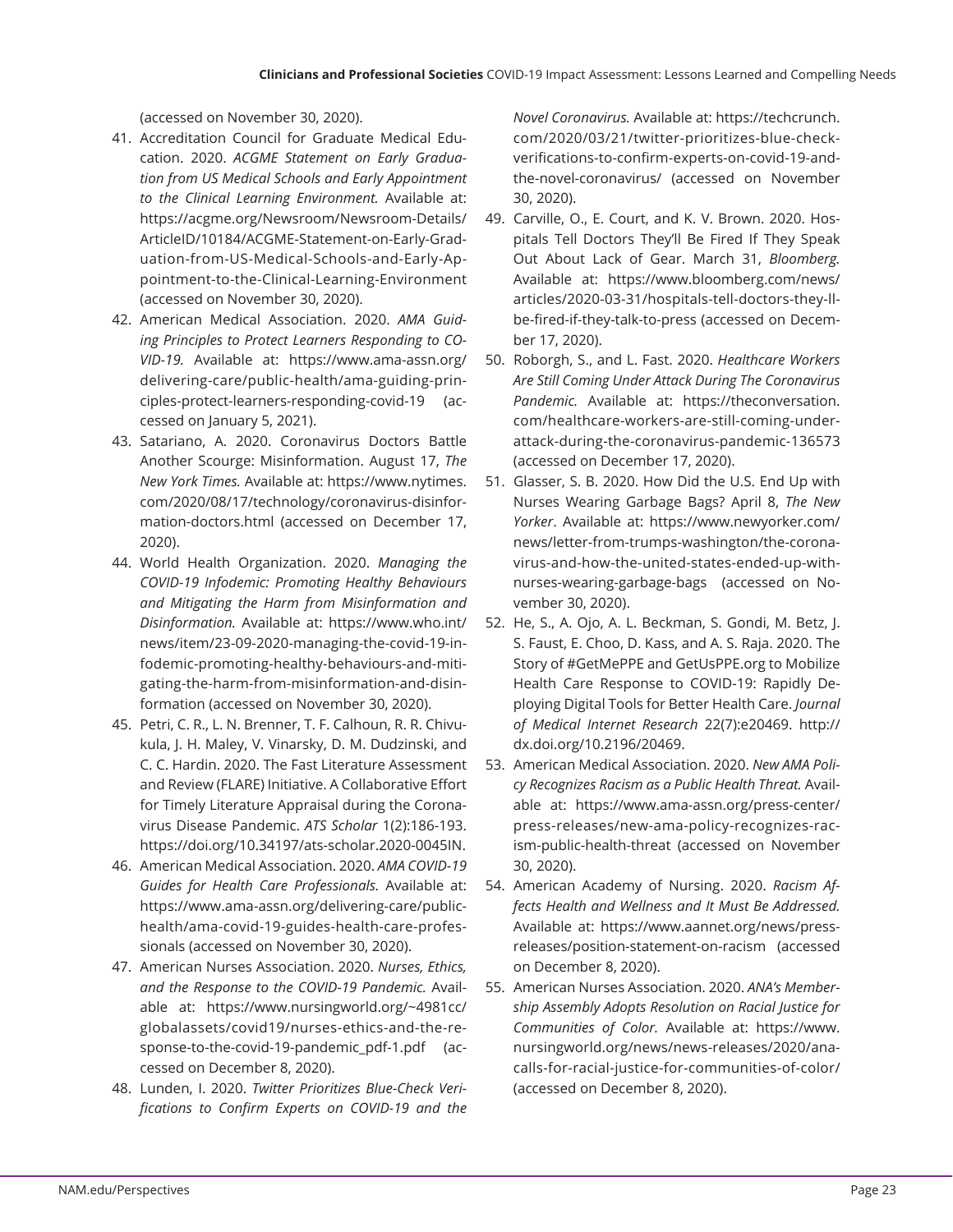- 56. Van Mol, M. M. C., E. J. O. Kompanje, D. D. Benoit, J. Bakker, and M. D. Nijkamp. 2015. The Prevalence of Compassion Fatigue and Burnout among Healthcare Professionals in Intensive Care Units: A Systematic Review. *PLoS One* 31(10):e0136955. https://doi.org/10.1371/journal.pone.0136955.
- 57. West, C. P., L. N. Dyrbye, and T. D. Shanafelt. 2018. Physician Burnout: Contributors, Consequences and Solutions. *Journal of Internal Medicine* 283(6):516-529. https://doi.org/10.1111/ joim.12752.
- 58. Shanafelt, T. D., C. P. West, C. Sinsky, M. T. Rockel, M. Tutty, D. V. Satele, L. E. Carlasare, and L. N. Dyrbye. 2019. Changes in Burnout and Satisfaction With Work-Life Integration in Physicians and the General US Working Population Between 2011 and 2017. *Mayo Clinic Proceedings* 94(9):1681-1694. https://doi.org/10.1016/j.mayocp.2018.10.023.
- 59. McHugh, M. D., A. Kutney-Lee, J. P. Cimiotti, D. M. Sloane, and L. H. Aiken. 2011. Nurses' Widespread Job Dissatisfaction, Burnout, and Frustration with Health Benefits Signal Problems for Patient Care. *Health Aff airs* 30(2):202-210. https://doi. org/10.1377/hlthaff .2010.0100.
- 60. Dyrbye, L. N., C. P. West, P. O. Johnson, P. F. Cipriano, D. E. Beatty, C. Peterson, B. Major-Elechi, and T. Shanafelt. 2019. Burnout and Satisfaction With Work-Life Integration Among Nurses. *Journal of Occupational and Environmental Medicine* 61(8):689-698. https://doi.org/10.1097/ JOM.0000000000001637.
- 61. Dodek, P. M., H. Wong, M. Norena, N. Ayas, S. C. Reynolds, S. P. Keenan, A. Hamric, P. Rodney, M. Stewart, and L. Alden. 2016. Moral Distress in Intensive Care Unit Professionals is Associated with Profession, Age, and Years of Experience. *Journal of Critical Care* 31(1):178-182. https://doi. org/10.1016/j.jcrc.2015.10.011.
- 62. Epstein, E. G., P. B. Whitehead, C. Prompahakul, L. R. Thacker, and A. B. Hamric. 2019. Enhancing Understanding of Moral Distress: The Measure of Moral Distress for Health Care Professionals. *AJOB Empirical Bioethics* 10(2):113-124. https://doi.org/1 0.1080/23294515.2019.1586008.
- 63. Carse, A., and C. H. Rushton. 2017. Harnessing the Promise of Moral Distress: A Call for Re-Orientation. *Journal of Clinical Ethics* 28(1):15-29. Available at: https://pubmed.ncbi.nlm.nih.gov/28436924/ (accessed January 28, 2021).
- 64. Dyrbye, L. N., C. P. West, M. Halasy, D. J. O'Laughlin, D. Satele, and T. Shanafelt. 2020. Burnout and Satisfaction with Work-Life Integration Among PAs Relative to Other Workers. *JAAPA* 33(5):35-44. https:// doi.org/10.1097/01.JAA.0000660156.17502.e6.
- 65. West, C. P., M. M. Huschka, P. J. Novotny, J. A. Sloan, J. C. Kolars, T. M. Habermann, and T. D. Shanafelt. 2006. Association of Perceived Medical Errors with Resident Distress and Empathy: A Prospective Longitudinal Study. *JAMA* 296(9):1071-1078. https:// doi.org/10.1001/jama.296.9.1071.
- 66. Shanafelt, T. D., M. Mungo, J. Schmitgen, K. A. Storz, D. Reeves, S. N. Hayes, J. A. Sloan, S. J. Swensen, and S. J. Buskirk. 2016. Longitudinal Study Evaluating the Association Between Physician Burnout and Changes in Professional Work Effort. *Mayo Clinic Proceedings* 91(4):422-431. https://doi. org/10.1016/j.mayocp.2016.02.001.
- 67. Dyrbye, L. N., T. D. Shanafelt, P. O. Johnson, L. Johnson, D. Satele, and C. P. West. 2019. A Cross-Sectional Study Exploring the Relationship Between Burnout, Absenteeism, and Job Performance Among American Nurses. *BMC Nursing* 18;57. https://doi.org/10.1186/s12912-019-0382-7.
- 68. Shanafelt, T., J. Ripp, and M. Trockel. 2020. Understanding and Addressing Sources of Anxiety Among Health Care Professionals During the CO-VID-19 Pandemic. *JAMA* 323(21):2133-2134. https:// doi.org/10.1001/jama.2020.5893.
- 69. Shay, J. 2014. Moral Injury. *Psychoanalytic Psychology* 31(2):182-191. https://doi.org/10.1037/ a0036090.
- 70. Dean, W., S. Talbot, and A. Caplan. 2020. Clarifying the Language of Clinician Distress. *JAMA* 323(10):923-924. https://doi.org/10.1001/ jama.2019.21576.
- 71. Lai, J., S. Ma, Y. Wang, Z. Cai, J. Hu, N. Wei, J. Wu, H. Du, T. Chen, R. Li, H. Tan, L. Kang, L. Yao, M. Huang, H. Wang, G. Wang, Z. Liu, and S. Hu. 2020. Factors Associated With Mental Health Outcomes Among Health Care Workers Exposed to Coronavirus Disease 2019. *JAMA Network Open* 3(3):e203976. https://doi.org/jamanetworkopen.2020.3976.
- 72. Steichmiller, J. K. 2002. The Nursing Shortage in Acute and Critical Care Settings. *AACN Clinical Issues*  13(4):577-584. https://doi.org/10.1097/00044067- 200211000-00011.
- 73. Cecile, M., P. Toullic, L. Papazian, N. Kentish-Barnes, J. F. Timsit, F. Pochard, S. Chevret, B. Schlemmer, and E. Azoulay. 2006. Burnout Syndrome in Critical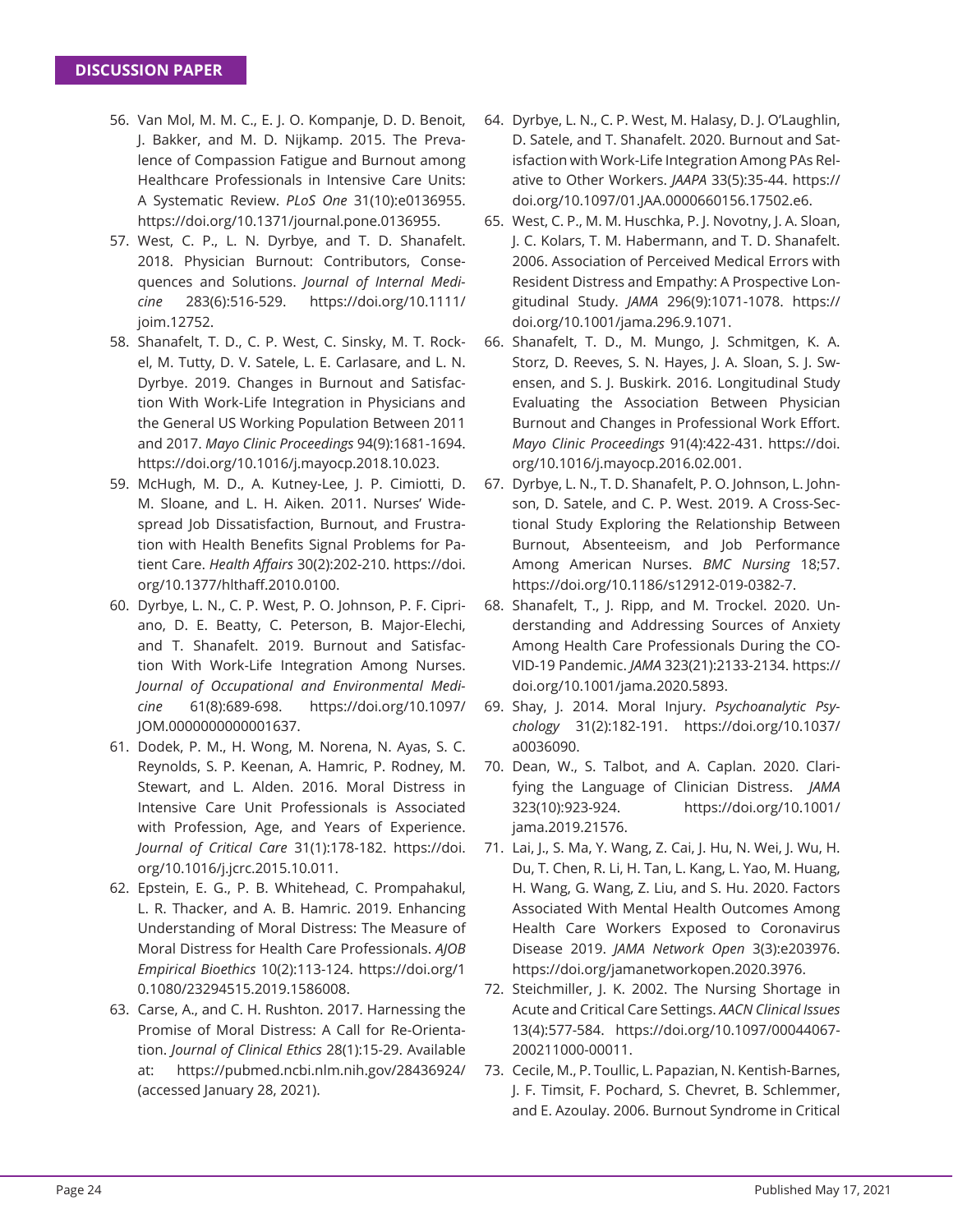Care Nursing Staff . *American Journal of Respiratory and Critical Care Medicine* 175(7):698-704. https:// doi.org/10.1164/rccm.200606-806OC.

- 74. Wu, Z., and J. M. McGoogan. 2020. Characteristics of and Important Lessons From the Coronavirus Disease 2019 (COVID-19) Outbreak in China. *JAMA* 323(13):1239-1242. https://doi.org/10.1001/ jama.2020.2648.
- 75. Goyal, P., J. J. Choi, L. C. Pinheiro, E. J. Schenck, R. Chen, A. Jabri, M. J. Satlin, T. R. Campion, M. Nahid, J. B. Ringel, K. L. Hoffman, M. N. Alshak, H. A. Li, G. T. Wehmeyer, M. Rajan, E. Reshetnyak, N. Hubert, E. M. Horn, F. J. Martinez, R. M. Gulick, and M. M. Safford. 2020. Clinical Characteristics of Covid-19 in New York City. *New England Journal of Medicine* 382:2372-2374. https://doi.org/10.1056/ NEJMc2010419.
- 76. Richardson, S., J. S. Hirsch, M. Narasimhan, J. M. Crawford, T. McGinn, and K. W. Davidson. 2020. Presenting Characteristics, Comorbidities, and Outcomes Among 5700 Patients Hospitalized With COVID-19 in the New York City Area. *JAMA* 323(20):2052-2059. https://doi.org/10.1001/ jama.2020.6775.
- 77. Keene, A. B., A. L. Shiloh, L. Eisen, J. Berger, M. Karwa, D. Fein, D. Orsi, and M. Gong. 2021. Critical Care Surge During the COVID-19 Pandemic: Implementation and Feedback From Frontline Providers. *Journal of Intensive Care Medicine* 36(2):233- 240. https://doi.org/10.1177/0885066620973175.
- 78. Accreditation Council for Graduate Medical Education. 2020. *ACGME Resident/Fellow Education and Training Considerations Related to Coronavirus (COVID-19).* Available at: https://www.acgme.org/ Newsroom/Newsroom-Details/ArticleID/10085/ ACGME-Resident-Fellow-Education-and-Training-Considerations-related-to-Coronavirus-COVID-19 (accessed on December 19, 2020).
- 79. Biala, D., E. J. Siegel, L. Silver, B. Schindel, and K. M. Smith. 2020. Deployed: Pediatric Residents Caring for Adults During COVID-19's First Wave in New York City. *Journal of Hospital Medicine* 15(12):763- 764. https://doi.org/10.12788/jhm.3527.
- 80. Wade, C. 2020. Physician-Scientists in the Era of CO-VID-19: Gone But Not Forgotten. *Academic Medicine*. https://doi.org/10.1097/ACM.0000000000003771.
- 81. Spector, N. D., and B. Overholser. 2020. CO-VID-19 and the Slide Backward for Women in Academic Medicine. *JAMA Network Open*  3(9):e2021061. https://doi.org/10.1001/jamanet-

workopen.2020.21061.

- 82. Gewin, V. 2020. *The Career Cost of COVID-19 to Female Researchers, and How Science Should Respond.*  Available at: https://www.nature.com/articles/ d41586-020-02183-x (accessed on December 19, 2020).
- 83. Pickler, R. H. 2020. Back to Science. *Nursing Research* 69(4):251. https://doi.org/10.1097/ NNR.0000000000000439.
- 84. Asch, D. A., J. Grischkan, and S. Nicholson. 2020. The Cost, Price, and Debt of Medical Education. *New England Journal of Medicine* 383:6-9. https:// doi.org/10.1056/NEJMp1916528.
- 85. Anderson, G. 2020. *The Emotional Toll of Racism.* Available at: https://www.insidehighered.com/ news/2020/10/23/racism-fuels-poor-mentalhealth-outcomes-black-students (accessed on November 30, 2020).
- 86. Jumreornvong, O., E. Yang, J. Race, and J. Appel. 2020. Telemedicine and Medical Education in the Age of COVID-19. *Academic Medicine.* https://doi. org/10.1097/ACM.0000000000003711.
- 87. Deville, C., W. Hwang, R. Burgos, C. H. Chapman, S. Both, and C. R. Thomas. 2015. Diversity in Graduate Medical Education in the United States by Race, Ethnicity, and Sex, 2012. *JAMA Internal Medicine* 175(10):1706-1708. https://doi.org/10.1001/ jamainternmed.2015.4324.
- 88. Alsan, M., O. Garrick, and G. C. Graziani. 2019. *Does Diversity Matter for Health? Experimental Evidence from Oakland.* Available at: https://www.nber.org/ system/files/working\_papers/w24787/w24787.pdf (accessed on January 5, 2021).
- 89. Gallegos, A. 2016. *AAMC Report Shows Decline of Black Males in Medicine.* Available at: https://www. aamc.org/news-insights/aamc-report-shows-decline-black-males-medicine (accessed on December 7, 2020).
- 90. American Association of Colleges of Nursing. 2020. *Race/Ethnicity of Students Enrolled from Generic (Entry-Level) Baccalaureate, RN-to-Baccalaureate, Total Baccalaureate, Master's, Research-Focused Doctoral, and DNP Programs in Nursing, 2010-2019.* Available at: https://www.aacnnursing.org/Portals/42/ News/Surveys-Data/EthnicityTbl.pdf (accessed on January 20, 2021).
- 91. Yousif, H., N. Ayogu, and T. Bell. 2020. The Path Forward — An Antiracist Approach to Academic Medicine. *New England Journal of Medicine* 383:e91. https://doi.org/10.1056/NEJMpv2024535.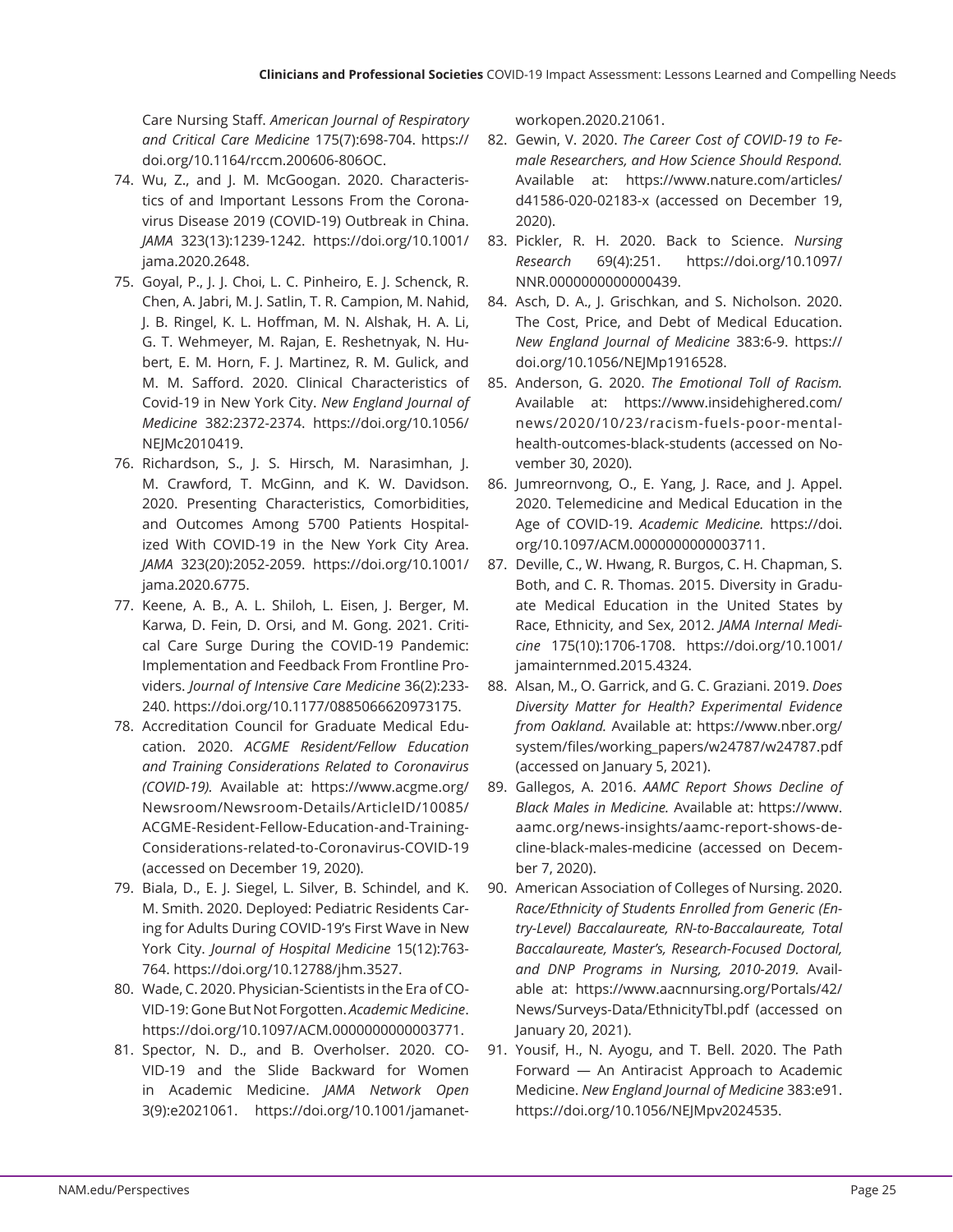- 92. American Medical Association. 2020. *COVID-19 Physician Practice Financial Impact Survey Results.*  Available at: https://www.ama-assn.org/practicemanagement/sustainability/covid-19-physicianpractice-financial-impact-survey-results (accessed on November 30, 2020).
- 93. American Nursing Association. 2020. *Pulse on the Nation's Nurses COVID-19 Survey Series: Financial.* Available at: https://www.nursingworld.org/ practice-policy/work-environment/health-safety/ disaster-preparedness/coronavirus/what-youneed-to-know/financial-impact-survey/ (accessed on December 7, 2020).
- 94. Primary Care Collaborative. 2020. *Primary Care & COVID-19: Week 21 Survey.* Available at: https:// www.pcpcc.org/2020/10/01/primary-care-covid-19-week-21-survey (accessed on November 30, 2020).
- 95. Primary Care Collaborative. 2021. *Primary Care & COVID-19: Week 24 Survey.* Available at: https:// www.pcpcc.org/2020/12/17/primary-care-covid-19-round-24-survey (accessed on January 18, 2021).
- 96. Primary Care Collaborative. 2020. *Primary Care & COVID-19: Round 23 Survey.* Available at: https:// www.pcpcc.org/2020/11/23/primary-care-covid-19-round-23-survey (accessed on November 30, 2020).
- 97. American Medical Association. 2020. *COVID-19 CPT Coding and Guidance.* Available at: https://www. ama-assn.org/practice-management/cpt/covid-19-cpt-coding-and-guidance (accessed on November 30, 2020).
- 98. Gaines, M. E., A. D. Auleta, and D. M. Berwick. 2020. Changing the Game of Prior Authorization. *JAMA* 323(8):705-706. https://doi.org/10.1001/ jama.2020.0070.
- 99. American Medical Association. 2020. *2019 AMA Prior Authorization (PA) Physician Survey.* Available at: https://www.ama-assn.org/system/files/2020-06/ prior-authorization-survey-2019.pdf (accessed on November 30, 2020).
- 100. Sinsky, C., and M. Linzer. 2020. Practice And Policy Reset Post-COVID-19: Reversion, Transition, Or Transformation? Health Affairs 39(8):1405-1411. https://doi.org/10.1377/hlthaff.2020.00612.
- 101. American Medical Association. 2017. *Reducing Barriers to Physician-Focused Payment Models.* Available at: https://www.ama-assn.org/sites/ama-assn. org/files/corp/media-browser/public/about-ama/

councils/Council%20Reports/council-on-medicalservice/issue-brief-reducing-barriers-physician-focused-payment-models.pdf (accessed on November 30, 2020).

- 102. Micklos, J. 2018. Rethinking The Physician-Focused Payment Model Technical Advisory Committee. *Health Affairs Blog.* https://doi.org/10.1377/ hblog20181001.929573.
- 103. American Medical Association. 2018. *Consensus Statement on Improving the Prior Authorization Process.* Available at: https://edhub.ama-assn.org/ data/Multimedia/10.1001ama.2018.0080supp1. pdf (accessed on November 30, 2020).
- 104. Coleman, T. 2020. Anti-Racism in Nursing Education: Recommendations for Racial Justice Praxis. *Journal of Nursing Education* 59(11):642-645. https://doi.org/10.3928/01484834-20201020-08.
- 105. Nolen, L. 2019. *Congress: Don't Eliminate Funding for the Diversity Creating Health Career Opportunity Program.* Available at: https://www.statnews. com/2019/12/12/congress-dont-stop-fundinghealth-career-opportunity-program/ (accessed on November 30, 2020).
- 106. Centers for Medicare and Medicaid Services. 2020. *Graduate Nurse Education Demonstration.* Available at: https://innovation.cms.gov/innovation-models/ gne (accessed on November 30, 2020).
- 107. Heisler, E. 2018. *The National Health Service Corps.*  Available at: https://fas.org/sgp/crs/misc/R44970. pdf (accessed on November 30, 2020).
- 108. Lucey, C. R., and S. C. Johnston. 2020. The Transformational Effects of COVID-19 on Medical Education. *JAMA* 324(11):1033-1034. https://doi. org/10.1001/jama.2020.14136.
- 109. Josiah Macy Jr. Foundation. 2020. Conference Rec*ommendations: Addressing Harmful Bias and Eliminating Discrimination in Health Professions Learning Environments.* Available at: https://macyfoundation.org/assets/reports/publications/jmf\_2020\_ confsummary\_fin.pdf (accessed on December 7, 2020).
- 110. Chua, I. S., V. Jackson, and M. Kamdar. 2020. Webside Manner during the COVID-19 Pandemic: Maintaining Human Connection during Virtual Visits. *Journal of Palliative Medicine* 23(11). https://doi. org/10.1089/jpm.2020.0298.
- 111. Schmidt, H. 2020. The Way We Ration Ventilators is Biased. April 15, *The New York Times.* Available at: https://www.nytimes.com/2020/04/15/opinion/ covid-ventilator-rationing-blacks.html (accessed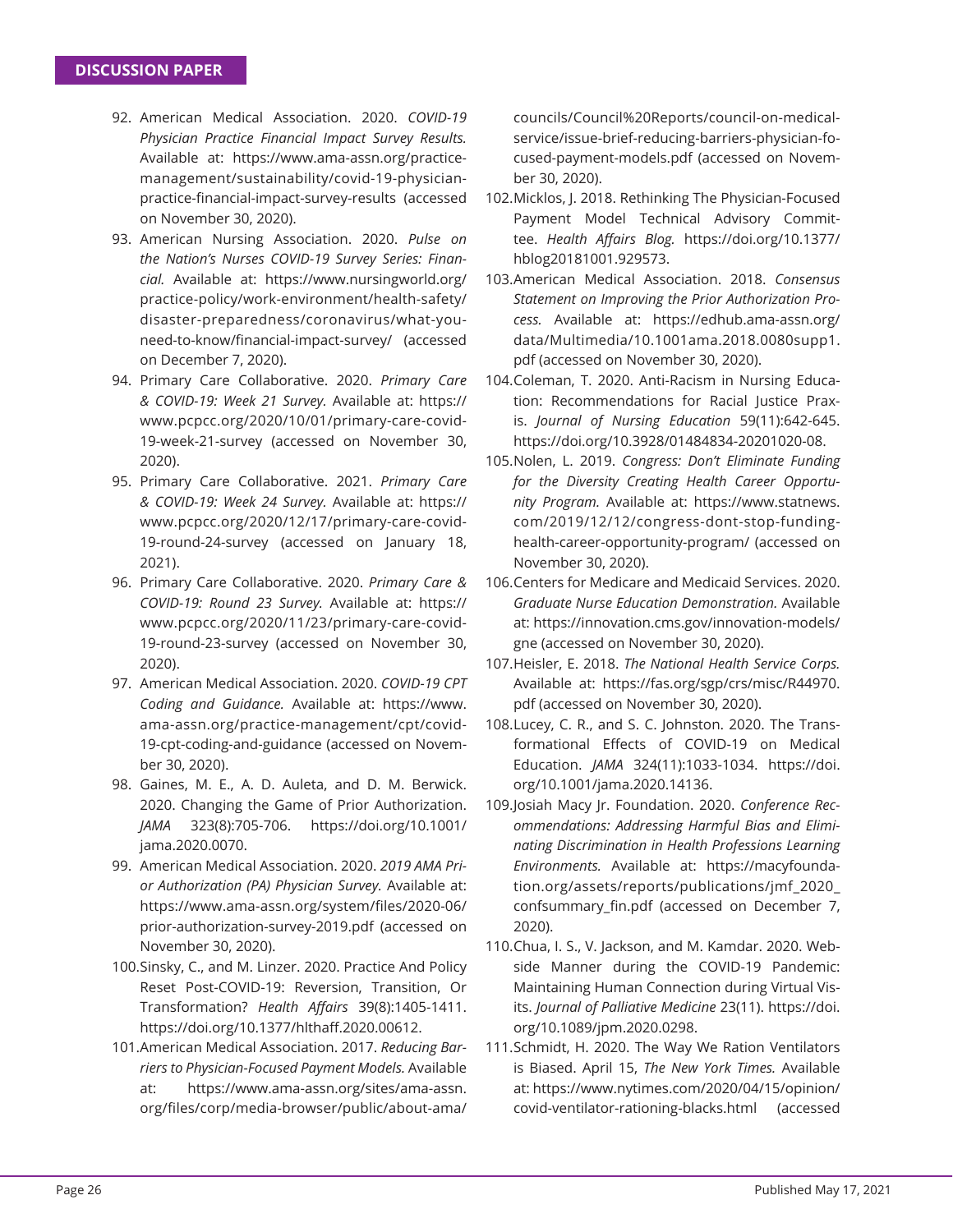on November 30, 2020).

- 112. Chastain, D. B., S. P. Osae, A. F. Henao-Martinez, C. Franco-Paredes, J. S. Chastain, and H. N. Young. 2020. Racial Disproportionality in Covid Clinical Trials. *New England Journal of Medicine* 383;e59. https://doi.org/10.1056/NEJMp2021971.
- 113. Vyas, D. A., L. G. Eisenstein, and D. S. Jones. 2020. Hidden in Plain Sight — Reconsidering the Use of Race Correction in Clinical Algorithms. *New England Journal of Medicine* 383(9):874-882. https://doi. org/10.1056/NEJMms2004740.
- 114. Eneanya, N. D., W. Yang, and P. P. Reese. 2019. Reconsidering the Consequences of Using Race to Estimate Kidney Function. *JAMA* 322(2):113-114. https://doi.org/10.1001/jama.2019.5774.
- 115. Dyrbye, L., J. Herrin, C. P. West, N. M. Wittlin, J. F. Dovidio, R. Hardeman, S. E. Burke, S. Phelan, I. N. Onyeador, B. Cunningham, and M. van Ryn. 2019. Association of Racial Bias With Burnout Among Resident Physicians. *JAMA Network Open*  2(7):e197457. https://doi.org/10.1001/jamanetworkopen.2019.7457.
- 116. American Medical Association, American Nurses Association, and American Pharmacists Association. 2021. *Open Letter to America's Health Care Professionals. March 2.* Available at: https://searchlf. ama-assn.org/letter/documentDownload?uri=%- 2Funstructured%2Fbinary%2Fletter%2FLETTERS% 2Frace-ethnicity-open-letter.pdf (accessed on April 22, 2021).
- 117. American Medical Association. 2020. *AMA warns against racism, xenophobia amid COVID-19. May 4.* Available at: https://www.ama-assn.org/presscenter/press-releases/ama-warns-against-racismxenophobia-amid-covid-19 (accessed on April 22, 2021).
- 118. Smith, T. M. 2020. 2020: Teachable moment in fight against anti-Asian, anti-Black racism. AMA *Population Care,* July 28. Available at: https:// www.ama-assn.org/delivering-care/populationcare/2020-teachable-moment-fight-against-antiasian-anti-black-racism (accessed on April 22, 2021).
- 119. American Academy of Nursing. 2021. *Anti-Asian Discrimination is a Public Health Crisis. March 4.*  Available at: https://www.aannet.org/news/pressreleases/position-statement-anti-asian-discrimination (accessed on April 22, 2021).
- 120. Boodman, E. 2021. With painstaking effort, Black doctors' group takes aim at Covid-19 vaccine hesitancy. *STAT*, January 22. Available at: https://www.

statnews.com/2021/01/22/for-black-doctors-combatting-covid-19-vaccine-hesitancy-starts-with-listening/ (accessed on April 22, 2021).

- 121. Black Coalition Against COVID-19. n.d. *Home*. Available at: https://blackcoalitionagainstcovid.org/ makingitplain/ (accessed on April 22, 2021).
- 122. Bodenheimer, T. and C. Sinsky. 2014. From Triple to Quadruple Aim: Care of the Patient Requires Care of the Provider. *Annals of Family Medicine*  12(6): 573-576. https://doi.org/10.1370/afm.1713.
- 123. Rushton, C. H., K. Turner, R. N. Brock, and J. M. Braxton. 2021. Invisible Moral Wounds of the CO-VID-19 Pandemic: Are We Experiencing Moral Injury? *AACN Advanced Critical Care* 32(1): 119-125. https://doi.org/10.4037/aacnacc2021686.
- 124. Dzau, V. J. 2021. We need a national strategy to help health workers recover from the stress of the pandemic. *Los Angeles Times,* March 5. Available at: https://www.latimes.com/opinion/story/2021-03-05/national-strategy-healthcare-workers-mental-health (accessed on April 23, 2021).
- 125. United States Census. n.d. *QuickFacts.* Available at: https://www.census.gov/quickfacts/fact/table/US/ PST045219 (accessed on April 23, 2021).
- 126. Shanafelt, T., M. Trockel, A. Rodriguez, and D. Logan. 2021. Wellness-Centered Leadership: Equipping Health Care Leaders to Cultivate Physician Well-Being and Professional Fulfillment. *Academic Medicine* 96(5): 641-651. https://doi.org/10.1097/ ACM.0000000000003907.
- 127. Shanafelt, T. D. and J. H. Noseworthy. 2016. Executive Leadership and Physician Well-Being: Nine Organizational Strategies to Promote Engagement and Reduce Burnout. *Mayo Clinic Proceedings* 92(1): 129-146. https://doi.org/10.1016/j. mayocp.2016.10.004.
- 128. American Nurses Foundation. 2020. *Year One COVID-19 Impact Assessment Survey.* Available at: https://www.nursingworld.org/practice-policy/ work-environment/health-safety/disaster-preparedness/coronavirus/what-you-need-to-know/ year-one-covid-19-impact-assessment-survey/ (accessed on April 23, 2021).
- 129. Ulrich, C., C. Rushton, and C. Grady. 2020. Nurses confronting the coronavirus: Challenges met and lessons learned to date. *Nursing Outlook*. https:// doi.org/10.1016/j.outlook.2020.08

# **DOI**

https://doi.org/10.31478/202105b